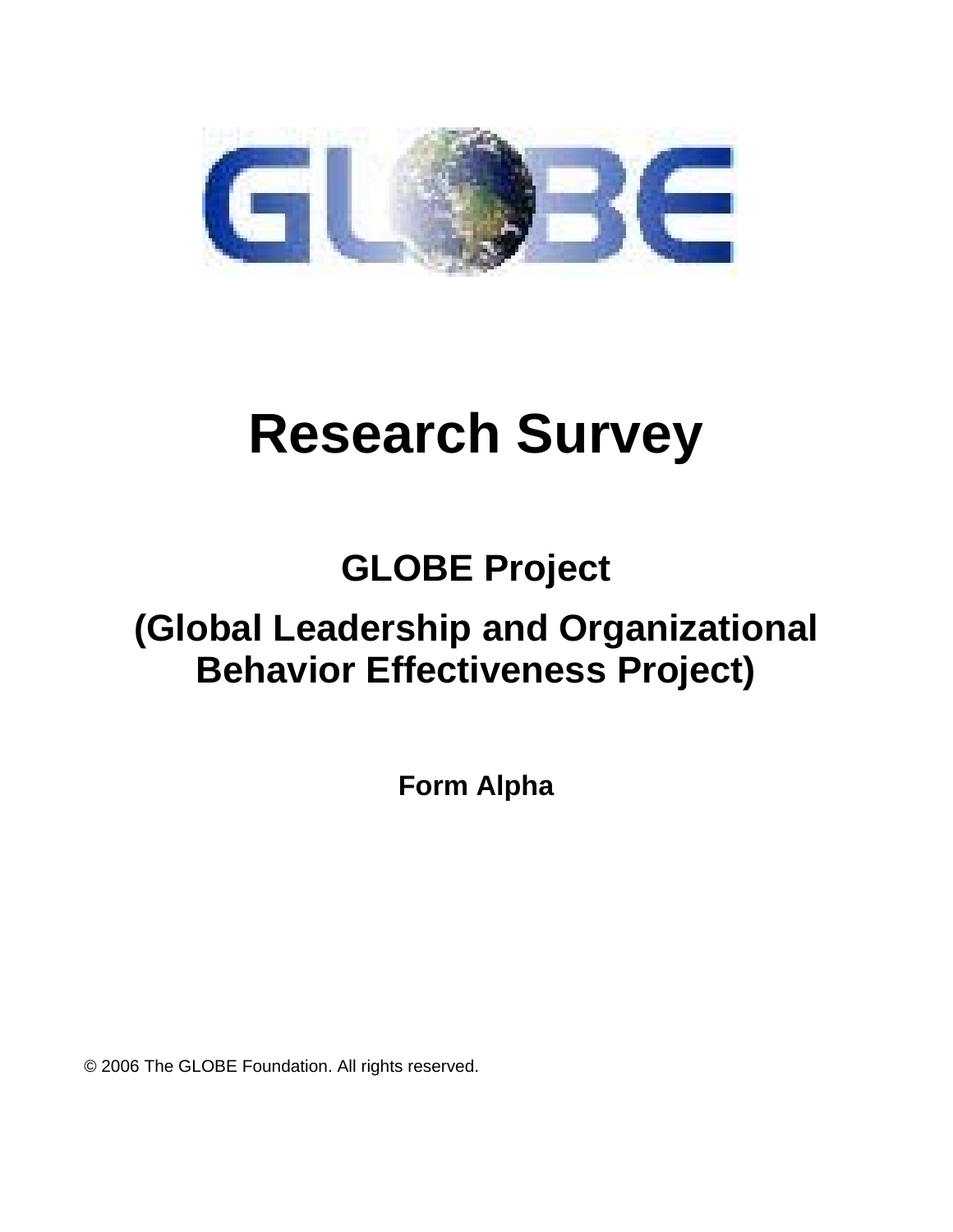#### **Introduction**

The purpose of this research is to learn about national cultures, management practices, and perceptions of leadership. The questionnaire that you are asked to complete will take about one hour of your time.

The resulting information will be useful for individuals who conduct business or government relations with the countries' studies. This information may be used for classroom instruction of students and managers in universities, technological institutes, and other organizations throughout the world. Hopefully, this information will be helpful to better understand business and leadership in other cultures.

In the following pages, you are asked to choose a number of statements that reflect your observations of cultural or organizational practices, your beliefs, your values, or your perceptions. This is not a test, and there are no right or wrong answers. We are mainly interested in learning about the beliefs and values in your society, and how various societal and organizational practices are perceived by you and the others participating in this research. Your responses will be kept completely confidential. No individual respondent will be identified to any other person or in any written form. Further, the name of your organization will not be publicly released.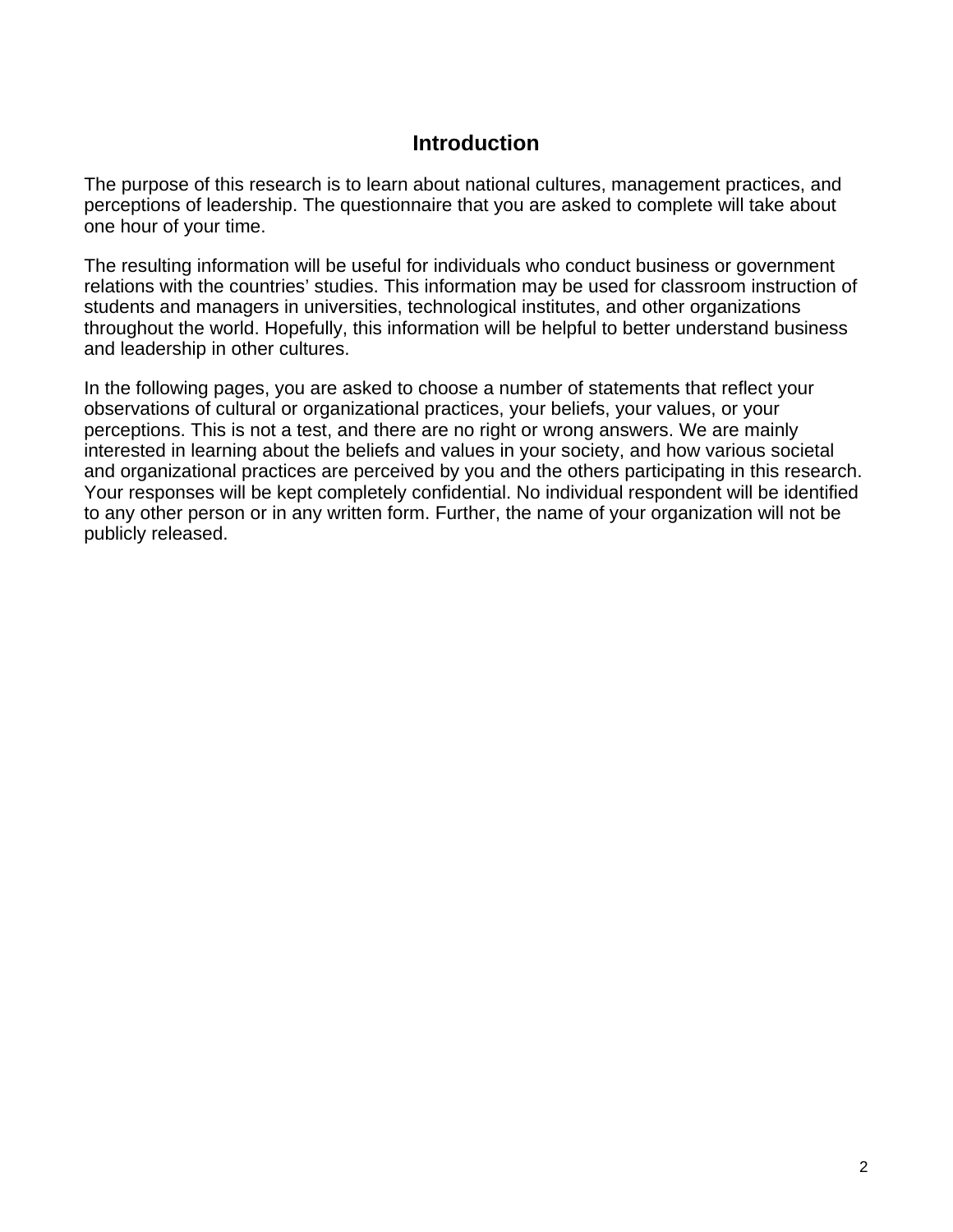#### **General Instructions**

In completing this survey, you will be asked questions focusing on the organization in which you work, and on your perceptions of leaders and leadership. Most people complete the survey in approximately 60 minutes.

There are five sections to this questionnaire. Sections 1 and 3 ask about your organization. Sections 2 and 4 ask about leaders and leadership. Section 5 asks about you.

#### **Explanation of the Types of Questions**

There are several different types of questions in this questionnaire. Sections 1 and 3 have questions with two different formats. An example of the first type of question is shown below.

| A. In this country, the weather is generally: |            |
|-----------------------------------------------|------------|
|                                               | فمعمام ممم |

| very     |  | moderately |  | verv       |
|----------|--|------------|--|------------|
| pleasant |  | pleasant   |  | unpleasant |
|          |  |            |  |            |

For a question like this, you would circle the number from 1 to 7 that is closest to your perceptions about your country. For example, if you think the weather in your country is "very pleasant," you would circle 1. If you think the weather is not quite "very pleasant" but is better than "moderately pleasant," you could circle either 2 or 3, depending on whether you think the weather is closer to "very pleasant" or to "moderately pleasant."

The second type of question asks how much you agree or disagree with a particular statement. An example of this kind of question is given below.

|  | B. The weather in this country is very pleasant. |  |  |  |  |
|--|--------------------------------------------------|--|--|--|--|
|  |                                                  |  |  |  |  |

| strongly | . | neither agree |  | strongly |
|----------|---|---------------|--|----------|
| agree    |   | nor disagree  |  | disagree |
|          |   |               |  |          |

For a question like this, you would circle the number from 1 to 7 that is closest to your level of agreement with the statement. For example, if you strongly agree that the weather in your country is very pleasant, you would circle 1. If you generally agree with the statement but disagree slightly, you could circle either 2 or 3, depending on how strongly you agree with the statement. If you disagree with the statement, you would circle 5, 6, or 7, depending on how much you disagree with the statement.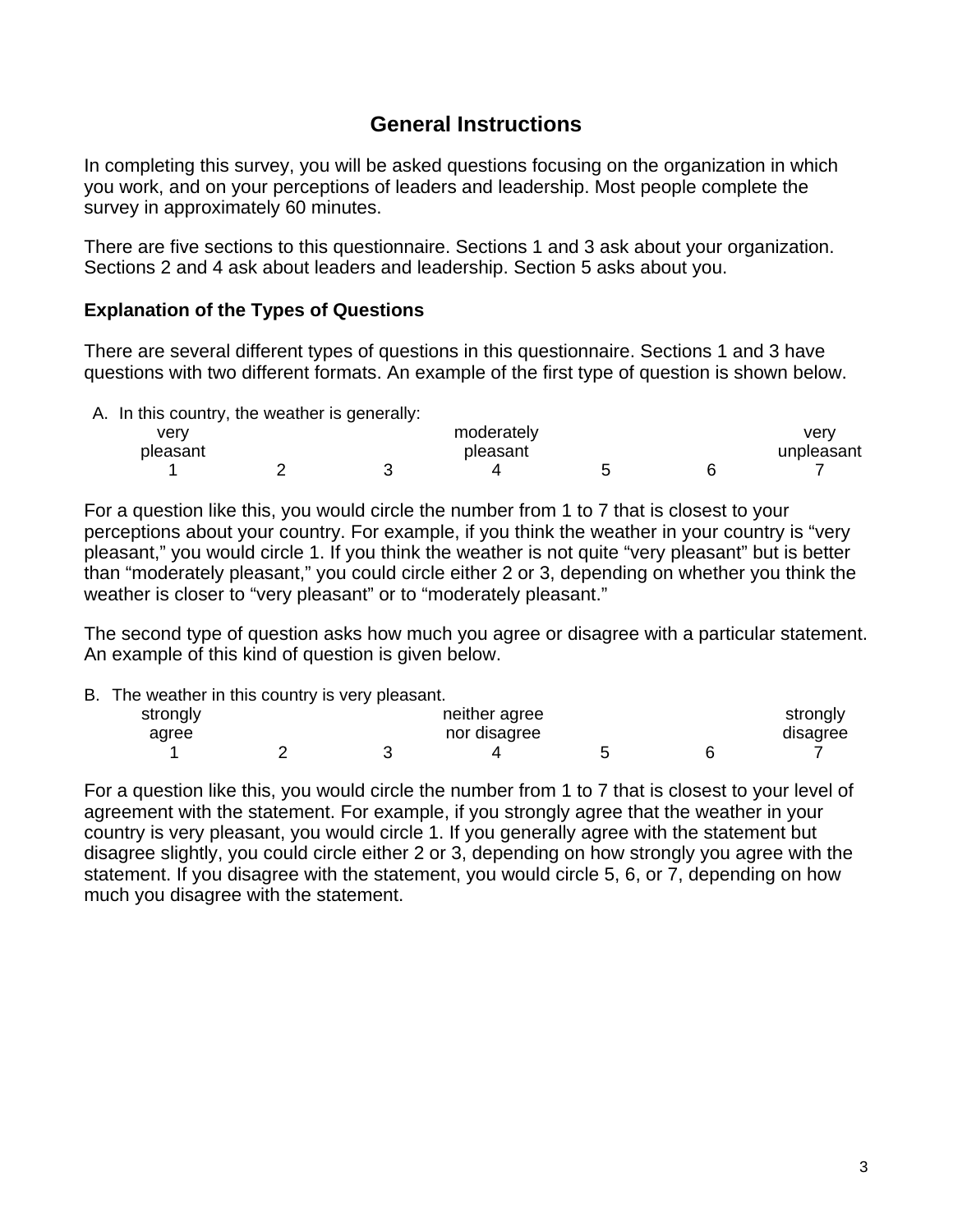Sections 2 and 4 have a different type of question. For these sections, you are given a list of behaviors and characteristics that a leader might display. You are asked to rate these behaviors and characteristics using the scale shown below. To do this, on the line next to each behavior or characteristic, write the number from the scale that best describes how displaying that behavior or characteristic affects the leader's effectiveness.

#### **SCALE**

- **1 =** This behavior or characteristic **greatly inhibits** a person from being an outstanding leader.
- **2 =** This behavior or characteristic **somewhat inhibits** a person from being an outstanding leader.
- **3 =** This behavior or characteristic **slightly inhibits** a person from being an outstanding leader.
- **4 =** This behavior or characteristic **has no impact** on whether a person is an outstanding leader.
- **5 =** This behavior or characteristic **contributes slightly** to a person being an outstanding leader.
- **6 =** This behavior or characteristic **contributes somewhat** to a person being an outstanding leader.
- **7 =** This behavior or characteristic **contributes greatly** to a person being an outstanding leader.

An example is shown below. If you believed that being tall inhibited a person from being an outstanding leader, you would write 1, 2, or 3 on the line to the left of "Tall," depending on how much you thought being tall inhibited outstanding leadership. If you believed that being tall contributes to a person's being an outstanding leader, you would write 5, 6, or 7 on the line to the left of "Tall," depending on how much you thought being tall contributed to outstanding leadership. Finally, if you believed that being tall had no effect on whether a person was an outstanding leader, you would write 4 on the line to the left of "Tall."

— A. Tall  $=$  Of significantly above average height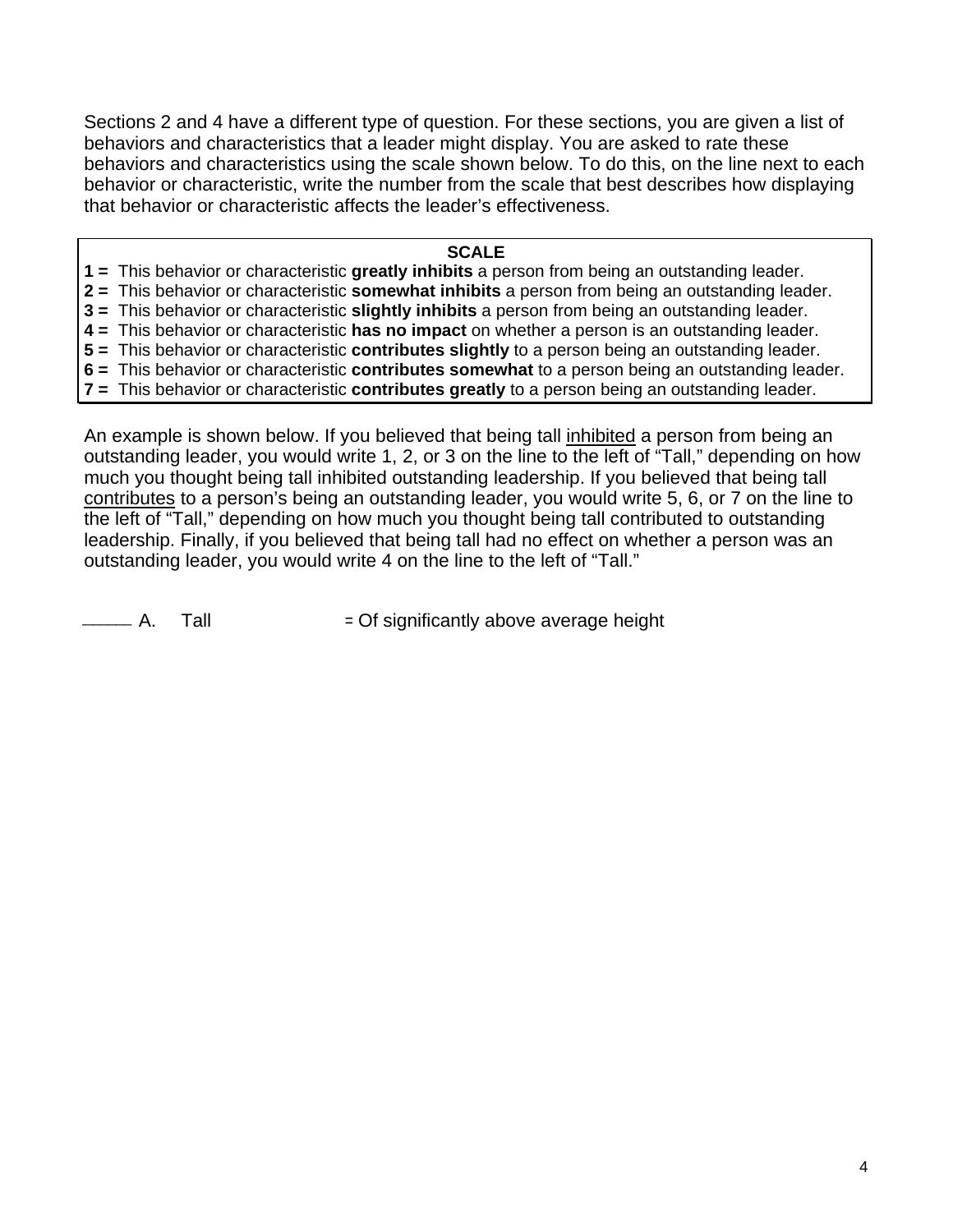## **Section 1 The Way Things Are in Your Work Organization**

#### **Instructions**

In this section, we are interested in your beliefs about what the norms, values, and practices are in the organization in which you work as a manager. In other words, we are interested in the way your organization is—not the way you think it should be.

There are no right or wrong answers, and answers don't indicate goodness or badness of the organization.

Please respond to the questions by circling the number that most closely represents your observations about your organization.

#### **Section 1 questions begin here.**

| 1-1. In this organization, orderliness and consistency are stressed, even at the expense of<br>experimentation and innovation. |                |   |               |   |   |                  |
|--------------------------------------------------------------------------------------------------------------------------------|----------------|---|---------------|---|---|------------------|
| strongly                                                                                                                       |                |   | neither agree |   |   | strongly         |
| agree                                                                                                                          |                |   | nor disagree  |   |   | disagree         |
|                                                                                                                                | $\overline{2}$ | 3 | 4             | 5 | 6 |                  |
| 1-2. In this organization, people are generally:                                                                               |                |   |               |   |   |                  |
|                                                                                                                                |                |   |               |   |   | non-             |
| aggressive                                                                                                                     | $\overline{2}$ | 3 | 4             | 5 | 6 | aggressive       |
|                                                                                                                                |                |   |               |   |   |                  |
| 1-3. The way to be successful in this organization is to:                                                                      |                |   |               |   |   |                  |
|                                                                                                                                |                |   |               |   |   | take events      |
|                                                                                                                                |                |   |               |   |   | as they          |
| plan ahead                                                                                                                     | $\overline{2}$ | 3 | 4             | 5 | 6 | occur<br>7       |
|                                                                                                                                |                |   |               |   |   |                  |
| 1-4. In this organization, the accepted norm is to:                                                                            |                |   |               |   |   |                  |
| plan for                                                                                                                       |                |   |               |   |   | accept the       |
| the future                                                                                                                     |                |   |               |   |   | status quo       |
|                                                                                                                                | $\overline{2}$ | 3 | 4             | 5 | 6 |                  |
| 1-5. In this organization, a person's influence is based primarily on:                                                         |                |   |               |   |   |                  |
| one's ability and                                                                                                              |                |   |               |   |   |                  |
| contribution to the                                                                                                            |                |   |               |   |   | the authority of |
| organization                                                                                                                   |                |   |               |   |   | one's position   |
|                                                                                                                                | 2              | 3 | 4             | 5 | 6 |                  |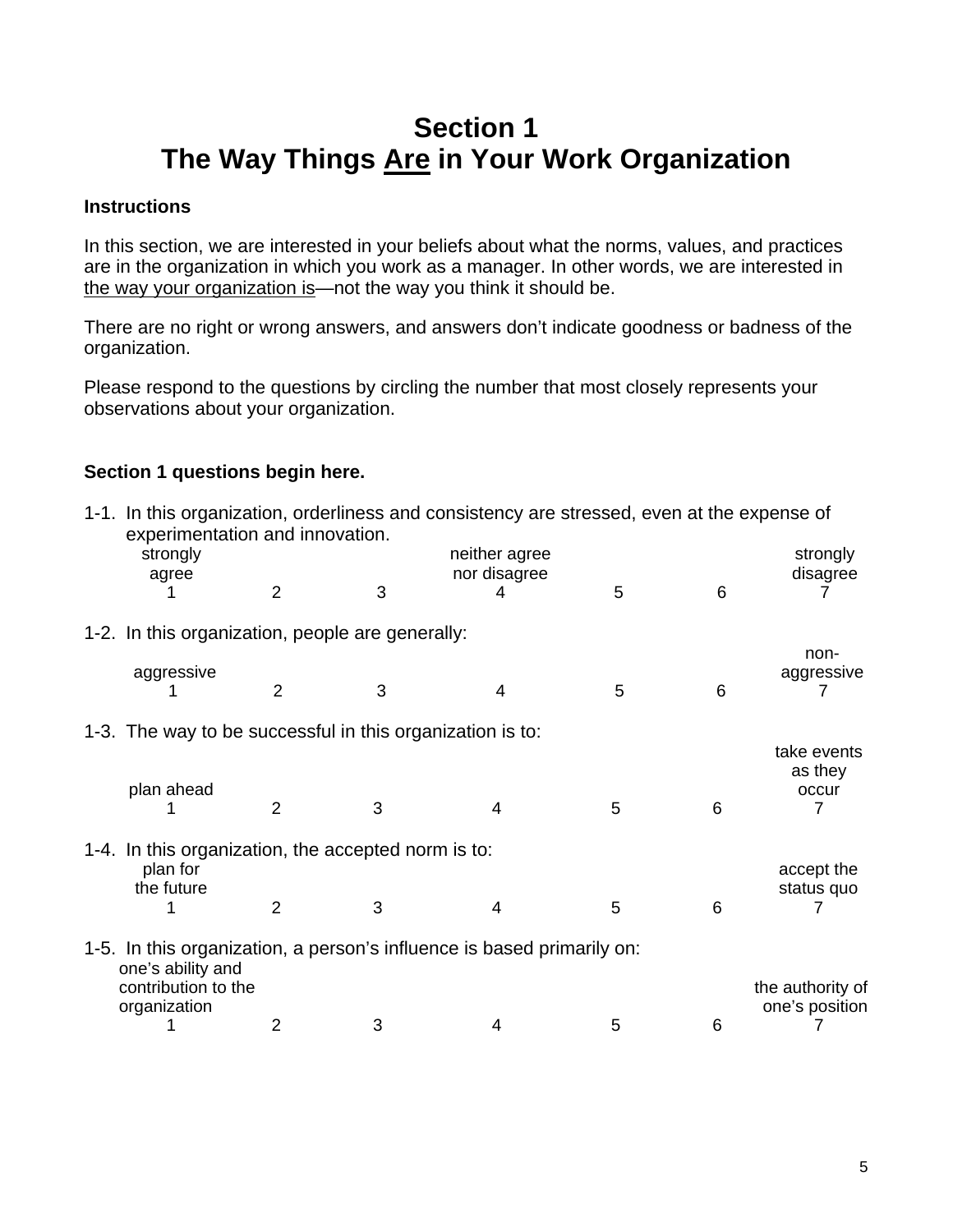|           | 1-6. In this organization, people are generally:                                                                  |                |   |  |                                    |   |   |                                                          |
|-----------|-------------------------------------------------------------------------------------------------------------------|----------------|---|--|------------------------------------|---|---|----------------------------------------------------------|
|           | assertive<br>1                                                                                                    | $\overline{2}$ | 3 |  | 4                                  | 5 | 6 | non-<br>assertive<br>$\overline{7}$                      |
|           | 1-7. In this organization, managers encourage group loyalty even if individual goals suffer.<br>strongly<br>agree |                |   |  | neither agree<br>nor disagree      |   |   | strongly<br>disagree                                     |
|           | 1                                                                                                                 | $\overline{2}$ | 3 |  | 4                                  | 5 | 6 | $\prime$                                                 |
|           | 1-8. In this organization, meetings are usually:<br>planned well in advance<br>(2 or more weeks in<br>advance)    | $\overline{2}$ | 3 |  | $\overline{4}$                     | 5 | 6 | spontaneous<br>(planned less than<br>an hour in advance) |
|           | 1-9. In this organization, people are generally:                                                                  |                |   |  |                                    |   |   |                                                          |
|           | very concerned<br>about others                                                                                    | $\overline{2}$ | 3 |  | 4                                  | 5 | 6 | not at all<br>concerned<br>about others<br>7             |
|           | 1-10. In this organization, people are generally:                                                                 |                |   |  |                                    |   |   |                                                          |
|           | dominant<br>1                                                                                                     | $\overline{2}$ | 3 |  | 4                                  | 5 | 6 | non-<br>dominant<br>7                                    |
|           | 1-11. In this organization, group members take pride in the individual accomplishments of                         |                |   |  |                                    |   |   |                                                          |
|           | their group manager.<br>strongly<br>agree                                                                         | $\overline{2}$ | 3 |  | neither agree<br>nor disagree<br>4 | 5 | 6 | strongly<br>disagree                                     |
|           |                                                                                                                   |                |   |  |                                    |   |   |                                                          |
| $1 - 12.$ | The pay and bonus system in this organization is designed to maximize:<br>individual<br>interests                 |                |   |  |                                    |   |   | collective<br>interests                                  |
|           | 1                                                                                                                 | $\overline{2}$ | 3 |  | 4                                  | 5 | 6 | 7                                                        |
|           | 1-13. In this organization, subordinates are expected to:<br>obey their boss                                      |                |   |  |                                    |   |   | question their<br>boss when in                           |
|           | without question                                                                                                  | $\overline{2}$ | 3 |  | 4                                  | 5 | 6 | disagreement<br>7                                        |
|           |                                                                                                                   |                |   |  |                                    |   |   |                                                          |
| 1-14.     | In this organization, people are generally:<br>tough<br>1                                                         | 2              | 3 |  | 4                                  | 5 | 6 | tender<br>$\overline{7}$                                 |
|           |                                                                                                                   |                |   |  |                                    |   |   |                                                          |

6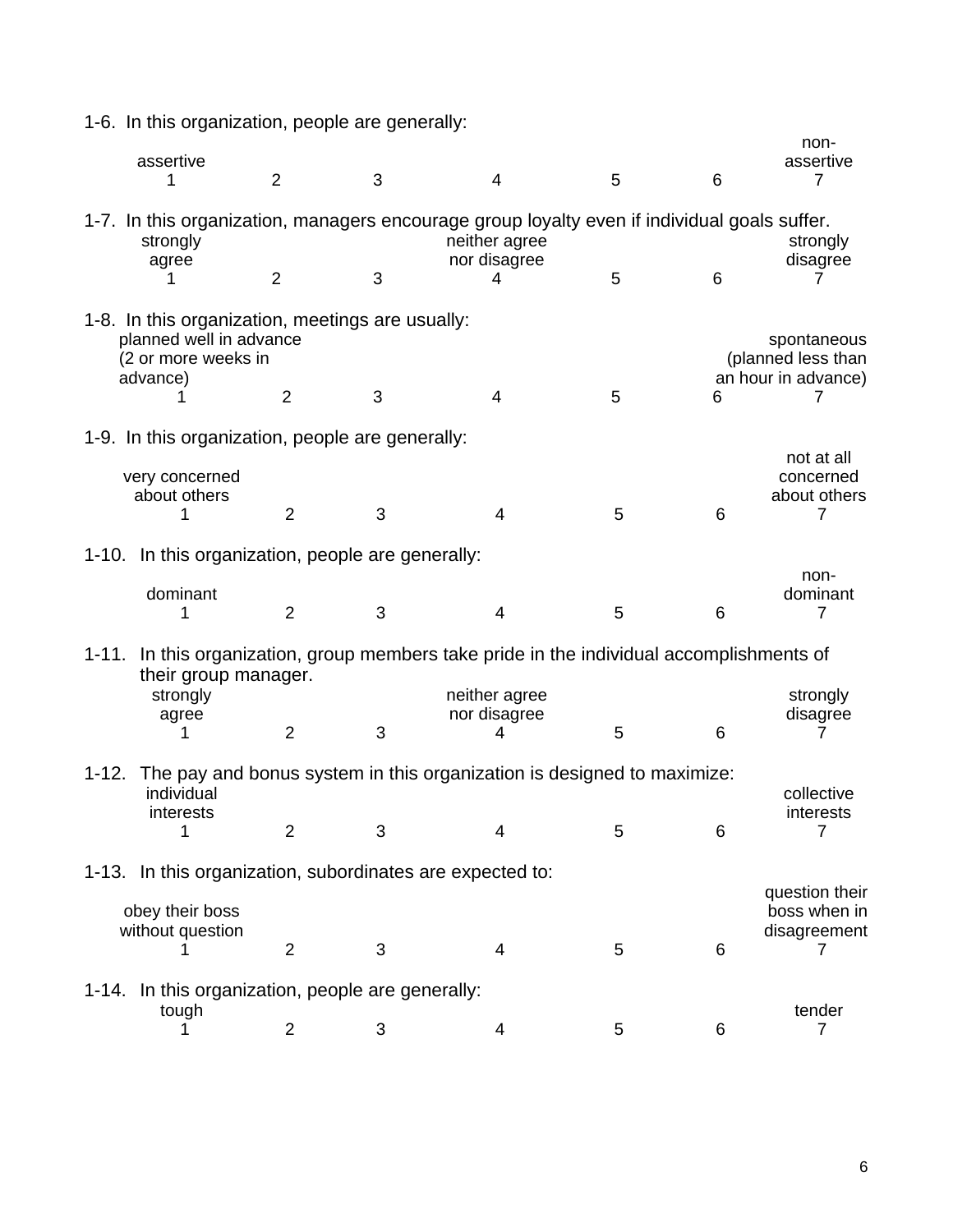|           | performance.                                             |                |   | 1-15. In this organization, employees are encouraged to strive for continuously improved                                       |   |                 |                                        |
|-----------|----------------------------------------------------------|----------------|---|--------------------------------------------------------------------------------------------------------------------------------|---|-----------------|----------------------------------------|
|           | strongly                                                 |                |   | neither agree                                                                                                                  |   |                 | strongly                               |
|           | agree                                                    |                |   | nor disagree                                                                                                                   |   |                 | disagree                               |
|           |                                                          | $\overline{2}$ | 3 | 4                                                                                                                              | 5 | 6               |                                        |
|           | strongly<br>agree                                        |                |   | 1-16. In this organization, most work is highly structured, leading to few unexpected events.<br>neither agree<br>nor disagree |   |                 | strongly<br>disagree                   |
|           |                                                          | $\overline{2}$ | 3 | 4                                                                                                                              | 5 | 6               |                                        |
|           | activities more than women.                              |                |   | 1-17. In this organization, men are encouraged to participate in professional development                                      |   |                 |                                        |
|           | strongly                                                 |                |   | neither agree                                                                                                                  |   |                 | strongly                               |
|           | agree                                                    | $\overline{2}$ | 3 | nor disagree<br>4                                                                                                              | 5 | 6               | disagree                               |
|           |                                                          |                |   |                                                                                                                                |   |                 |                                        |
|           | 1-18. In this organization, major rewards are based on:  |                |   | performance<br>effectiveness and                                                                                               |   |                 | only factors other<br>than performance |
|           | only                                                     |                |   | other factors (for                                                                                                             |   |                 | effectiveness (for                     |
|           | performance                                              |                |   | example, seniority or                                                                                                          |   |                 | example, seniority or                  |
|           | effectiveness                                            |                |   | political connections)                                                                                                         |   |                 | political connections)                 |
|           |                                                          | $\overline{2}$ | 3 |                                                                                                                                | 5 | ჩ               |                                        |
| $1 - 19.$ | employees know what they are expected to do.<br>strongly |                |   | In this organization, job requirements and instructions are spelled out in detail so<br>neither agree                          |   |                 | strongly                               |
|           | agree                                                    |                |   | nor disagree                                                                                                                   |   |                 | disagree                               |
|           |                                                          | $\overline{2}$ | 3 | 4                                                                                                                              | 5 | $6\phantom{1}6$ |                                        |
|           | substantially<br>rewarded                                |                |   | 1-20. In this organization, being innovative to improve performance is generally:<br>somewhat<br>rewarded                      |   |                 | not<br>rewarded                        |
|           | 1                                                        | $\overline{2}$ | 3 | 4                                                                                                                              | 5 | 6               | 7                                      |
|           |                                                          |                |   |                                                                                                                                |   |                 |                                        |
|           | 1-21. In this organization, people are generally:        |                |   |                                                                                                                                |   |                 | not at all                             |
|           | very sensitive<br>toward others                          |                |   |                                                                                                                                |   |                 | sensitive<br>toward others             |
|           | 1                                                        | $\overline{2}$ | 3 | 4                                                                                                                              | 5 | 6               | 7                                      |
|           |                                                          |                |   | 1-22. In this organization, physically demanding tasks are usually performed by:                                               |   |                 |                                        |
|           | men                                                      |                |   |                                                                                                                                |   |                 | women                                  |
|           | 1                                                        | $\overline{2}$ | 3 | 4                                                                                                                              | 5 | $6\phantom{1}6$ | $\overline{7}$                         |
|           |                                                          |                |   |                                                                                                                                |   |                 |                                        |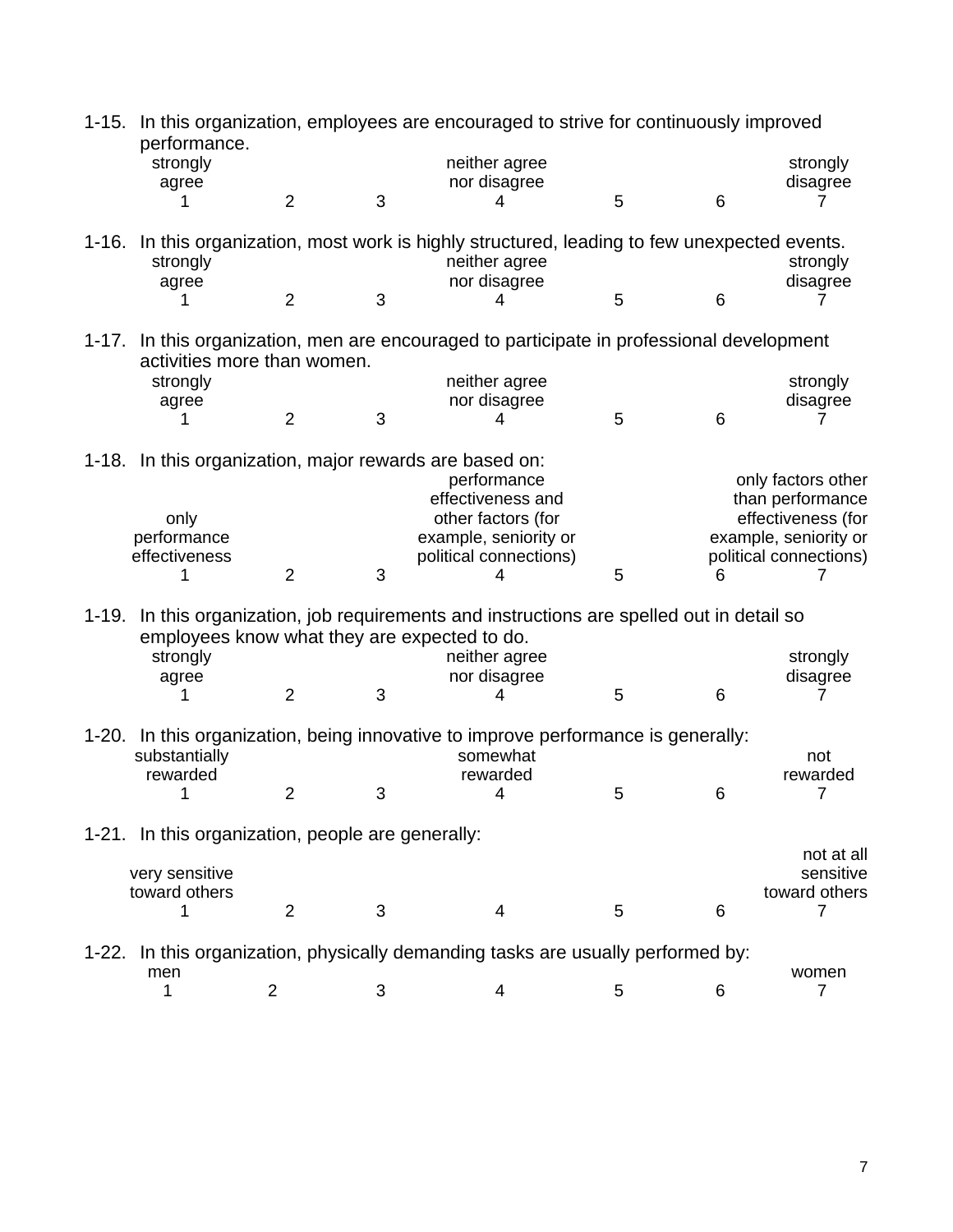|         | 1-23. In this organization, group managers take pride in the individual accomplishments of<br>group members.                               |                |   |                                                                                                                  |   |   |                                                                     |
|---------|--------------------------------------------------------------------------------------------------------------------------------------------|----------------|---|------------------------------------------------------------------------------------------------------------------|---|---|---------------------------------------------------------------------|
|         | strongly<br>agree                                                                                                                          |                |   | neither agree<br>nor disagree                                                                                    |   |   | strongly<br>disagree                                                |
|         |                                                                                                                                            | 2              | 3 | Δ                                                                                                                | 5 | 6 |                                                                     |
|         | 1-24. In this organization, people are generally:                                                                                          |                |   |                                                                                                                  |   |   |                                                                     |
|         | very friendly                                                                                                                              |                |   |                                                                                                                  |   |   | very<br>unfriendly                                                  |
|         |                                                                                                                                            | $\overline{2}$ | 3 | 4                                                                                                                | 5 | 6 | 7                                                                   |
|         | 1-25. In this organization, people in positions of power try to:<br>increase their<br>social distance<br>from less powerful<br>individuals |                |   |                                                                                                                  |   |   | decrease their social<br>distance from less<br>powerful people      |
|         | 1                                                                                                                                          | $\overline{2}$ | 3 | 4                                                                                                                | 5 | 6 | $\overline{7}$                                                      |
|         | 1-26. In this organization, employees feel loyalty to the organization.<br>strongly<br>agree                                               |                |   | neither agree<br>nor disagree                                                                                    |   |   | strongly<br>disagree                                                |
|         |                                                                                                                                            | $\overline{2}$ | 3 | 4                                                                                                                | 5 | 6 |                                                                     |
| $1-27.$ | strongly<br>agree                                                                                                                          |                |   | In this organization, most employees set challenging work goals for themselves.<br>neither agree<br>nor disagree |   |   | strongly<br>disagree                                                |
|         |                                                                                                                                            | $\overline{2}$ | 3 | 4                                                                                                                | 5 | 6 |                                                                     |
|         | 1-28. Members of this organization:                                                                                                        |                |   |                                                                                                                  |   |   |                                                                     |
|         | take no pride in<br>working for the<br>organization                                                                                        |                |   | take a moderate<br>amount of pride<br>in working for<br>the organization                                         |   |   | take a great<br>deal of pride in<br>working for the<br>organization |
|         |                                                                                                                                            | $\overline{2}$ | 3 | 4                                                                                                                | 5 | 6 |                                                                     |
|         | 1-29. In this organization, people are generally:                                                                                          |                |   |                                                                                                                  |   |   |                                                                     |
|         | very generous                                                                                                                              |                |   |                                                                                                                  |   |   | not at all<br>generous                                              |
|         | 1                                                                                                                                          | $\overline{2}$ | 3 | 4                                                                                                                | 5 | 6 | $\overline{7}$                                                      |
|         | 1-30. In this organization:                                                                                                                |                |   |                                                                                                                  |   |   |                                                                     |
|         | group cohesion<br>is more valued<br>than<br>individualism                                                                                  |                |   | group cohesion<br>and<br>individualism<br>are equally<br>valued                                                  |   |   | individualism<br>is more<br>valued than<br>group<br>cohesion        |
|         | 1                                                                                                                                          | $\overline{2}$ | 3 | 4                                                                                                                | 5 | 6 | $\overline{7}$                                                      |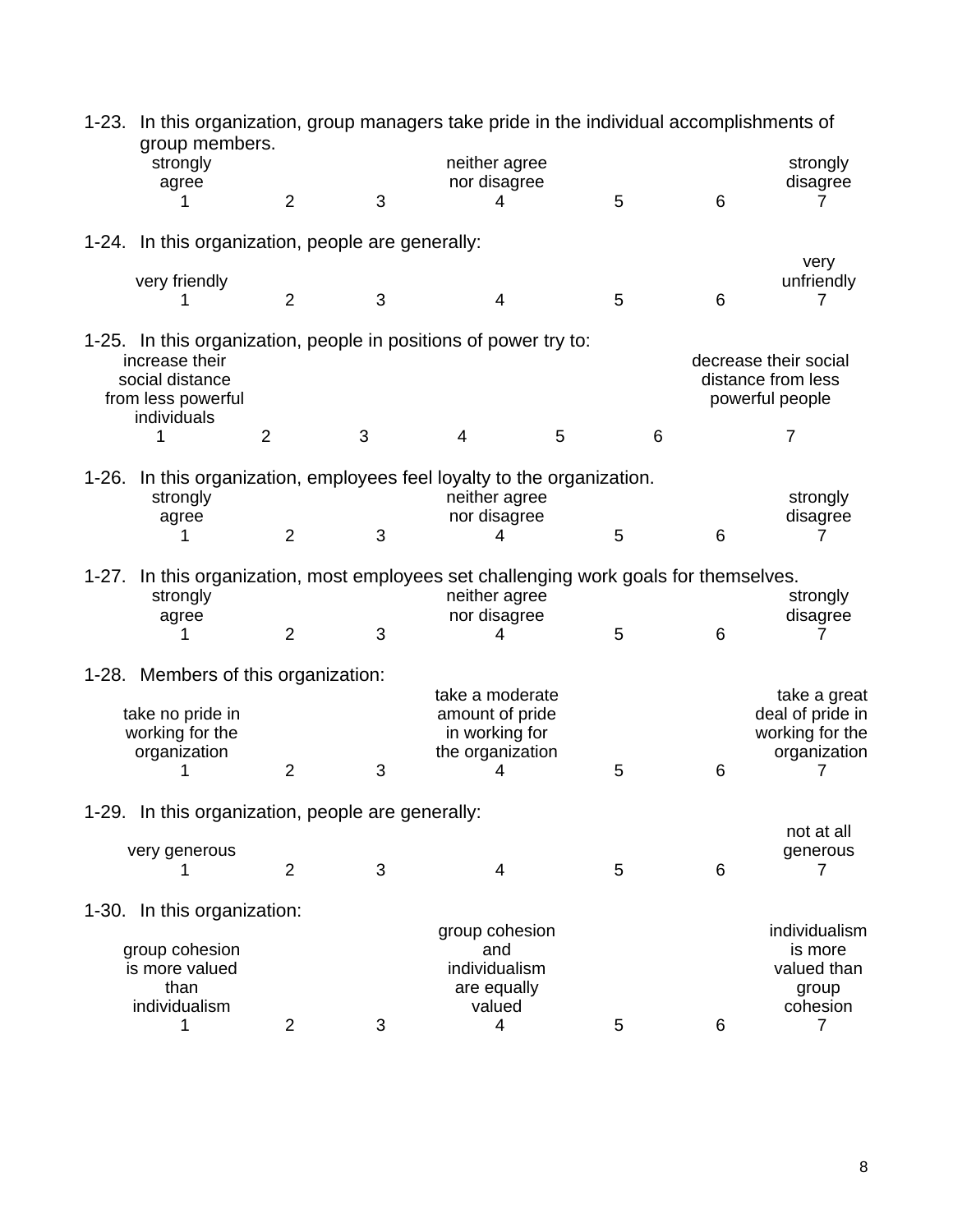| women in<br>positions of<br>authority than<br>there are now |               |        | women in<br>positions of<br>authority as<br>there are now                                  |        |        | positions of<br>authority<br>than there<br>are now |
|-------------------------------------------------------------|---------------|--------|--------------------------------------------------------------------------------------------|--------|--------|----------------------------------------------------|
|                                                             | $\mathcal{P}$ | 3      | 4                                                                                          | 5      | 6      |                                                    |
| they tell about the disagreements?                          |               |        | 1-32. When people in this organization have serious disagreements with each other, whom do |        |        |                                                    |
|                                                             |               |        | only other                                                                                 |        |        |                                                    |
|                                                             |               |        | members of                                                                                 |        |        | anyone they                                        |
| no one                                                      |               |        | the work group                                                                             |        |        | want to tell                                       |
|                                                             | 2             | 3      |                                                                                            | 5      | 6      |                                                    |
| strongly                                                    |               |        | 1-33. This organization shows loyalty towards employees.<br>neither agree                  |        |        | strongly                                           |
| agree                                                       |               |        | nor disagree                                                                               |        |        | disagree                                           |
|                                                             | 2             | 3      |                                                                                            | 5      | 6      |                                                    |
| less than                                                   |               |        | 1-34. What percentage of management positions in this organization are filled by women?    |        |        | more than                                          |
| 10%                                                         | 10-25%        | 26-44% | 45-55%                                                                                     | 56-75% | 76-90% | 90%                                                |
|                                                             |               |        |                                                                                            |        |        |                                                    |
|                                                             | 2             | 3      | 4                                                                                          | 5      | 6      |                                                    |

1-31. In this organization, most people believe that work would be more effectively managed if there were: about the same many less

number of

many more

**This is the end of Section 1 of the questionnaire. Please continue on to Section 2.** 

women in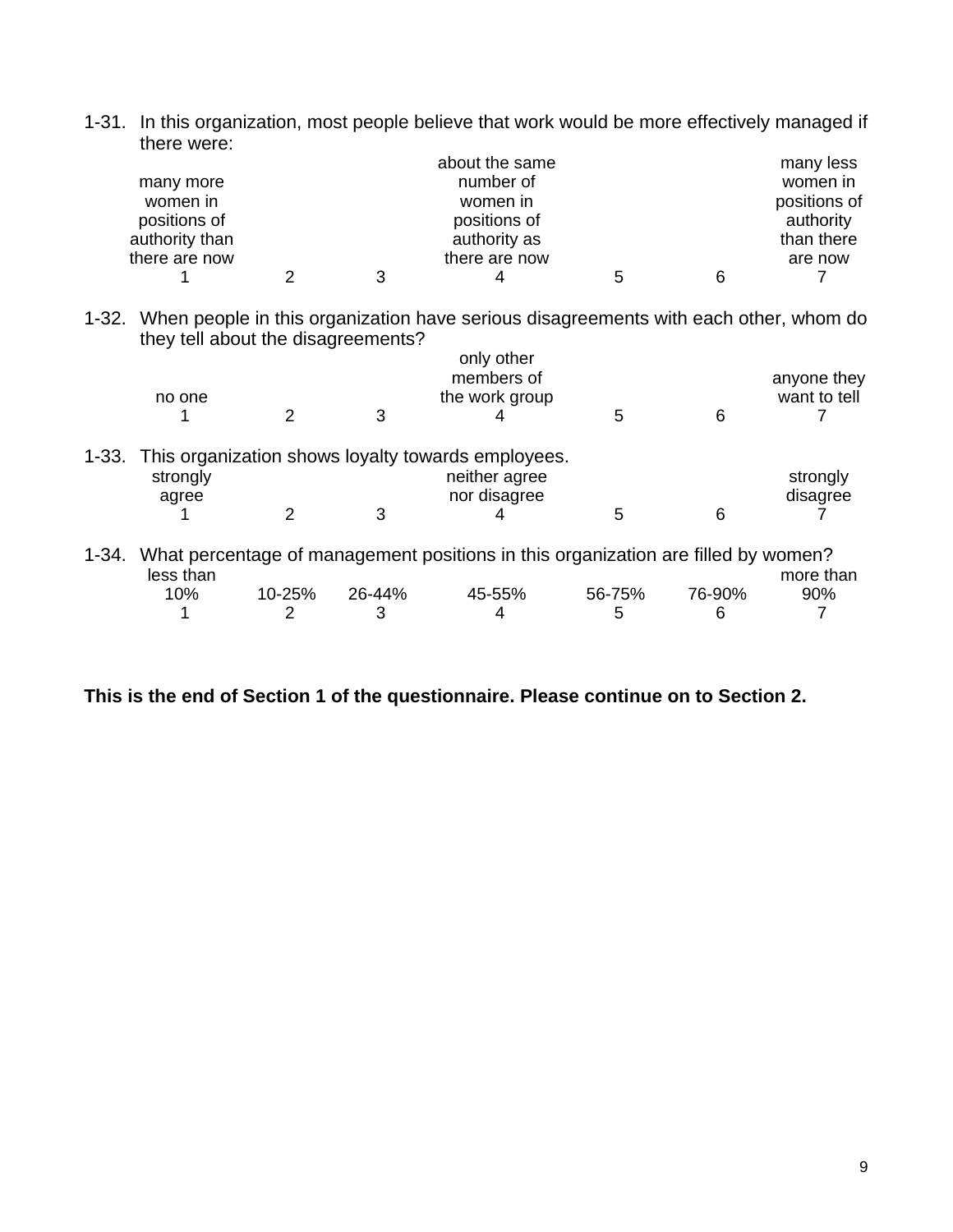## **Section 2 Leader Behaviors**

#### **Instructions**

You are probably aware of people in your organization or industry who are exceptionally skilled at motivating, influencing, or enabling you, others, or groups to contribute to the success of the organization or task. In this country, we might call such people "outstanding leaders."

On the following pages are several behaviors and characteristics that can be used to describe leaders. Each behavior or characteristic is accompanied by a short definition to clarify its meaning.

Using the above description of outstanding leaders as a guide, rate the behaviors and characteristics on the following pages. To do this, on the line next to each behavior or characteristic, write the number from the scale below that best describes how important that behavior or characteristic is for a leader to be outstanding.

#### **SCALE**

**1 =** This behavior or characteristic **greatly inhibits** a person from being an outstanding leader. **2 =** This behavior or characteristic **somewhat inhibits** a person from being an outstanding leader.

**3 =** This behavior or characteristic **slightly inhibits** a person from being an outstanding leader.

**4 =** This behavior or characteristic **has no impact** on whether a person is an outstanding leader.

**5 =** This behavior or characteristic **contributes slightly** to a person being an outstanding leader.

- **6 =** This behavior or characteristic **contributes somewhat** to a person being an outstanding leader.
- **7 =** This behavior or characteristic **contributes greatly** to a person being an outstanding leader.

#### **Section 2 questions start here.**

|         | <b>Characteristic or Behavior</b> |     | <b>Definition</b>                                                                      |  |  |
|---------|-----------------------------------|-----|----------------------------------------------------------------------------------------|--|--|
| $2 - 1$ | <b>Diplomatic</b>                 | $=$ | Skilled at interpersonal relations, tactful                                            |  |  |
| $2 - 2$ | Evasive                           | $=$ | Refrains from making negative comments to maintain<br>good relationships and save face |  |  |
| $2 - 3$ | Mediator                          | $=$ | Intervenes to solve conflicts between individuals                                      |  |  |
| $2 - 4$ | <b>Bossy</b>                      | $=$ | Tells subordinates what to do in a commanding way                                      |  |  |
| $2 - 5$ | Positive                          | $=$ | Generally optimistic and confident                                                     |  |  |
| $2 - 6$ | Intra-group competitor            |     | Tries to exceed the performance of others in his or her<br>group                       |  |  |
| $2 - 7$ | Autonomous                        | $=$ | Acts independently, does not rely on others                                            |  |  |
| $2 - 8$ | Independent                       |     | Does not rely on others; self-governing                                                |  |  |
|         |                                   |     |                                                                                        |  |  |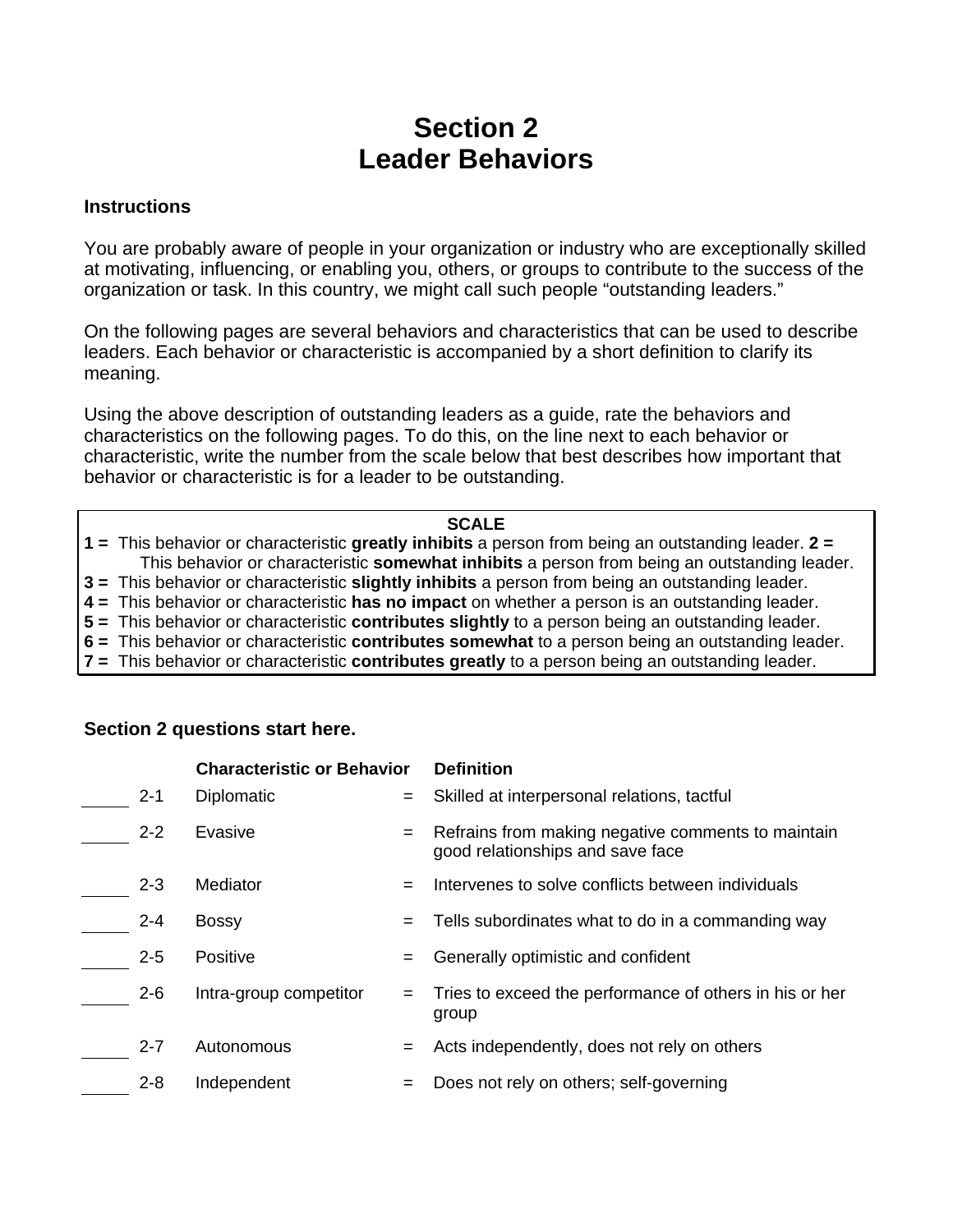- **1 =** This behavior or characteristic **greatly inhibits** a person from being an outstanding leader.
- **2 =** This behavior or characteristic **somewhat inhibits** a person from being an outstanding leader.
- **3 =** This behavior or characteristic **slightly inhibits** a person from being an outstanding leader.
- **4 =** This behavior or characteristic **has no impact** on whether a person is an outstanding leader.
- **5 =** This behavior or characteristic **contributes slightly** to a person being an outstanding leader.
- **6 =** This behavior or characteristic **contributes somewhat** to a person being an outstanding leader.
- **7 =** This behavior or characteristic **contributes greatly** to a person being an outstanding leader.

|          | <b>Characteristic or Behavior</b> |     | <b>Definition</b>                                                                                            |  |  |
|----------|-----------------------------------|-----|--------------------------------------------------------------------------------------------------------------|--|--|
| $2 - 9$  | <b>Ruthless</b>                   | $=$ | Punitive; having no pity or compassion                                                                       |  |  |
| $2 - 10$ | Tender                            | $=$ | Easily hurt or offended                                                                                      |  |  |
| $2 - 11$ | Improvement-oriented              | $=$ | Seeks continuous performance improvement                                                                     |  |  |
| $2 - 12$ | Inspirational                     | $=$ | Inspires emotions, beliefs, values, and behaviors of<br>others, inspires others to be motivated to work hard |  |  |
| $2 - 13$ | Anticipatory                      | $=$ | Anticipates, attempts to forecast events, considers what<br>will happen in the future                        |  |  |
| $2 - 14$ | <b>Risk taker</b>                 | $=$ | Willing to invest major resources in endeavors that do<br>not have high probability of successful            |  |  |
| $2 - 15$ | Sincere                           | $=$ | Means what he/she says; earnest                                                                              |  |  |
| $2 - 16$ | Trustworthy                       | $=$ | Deserves trust, can be believed and relied upon to keep<br>his/her word                                      |  |  |
| $2 - 17$ | Worldly                           | $=$ | Interested in temporal events; has a world outlook                                                           |  |  |
| $2 - 18$ | Intra-group conflict avoider $=$  |     | Avoids disputes with members of his or her group                                                             |  |  |
| $2 - 19$ | Administratively skilled          | $=$ | Able to plan, organize, coordinate, and control work of<br>large numbers (over 75) of individuals            |  |  |
| $2 - 20$ | Just                              | $=$ | Acts according to what is right or fair                                                                      |  |  |
| $2 - 21$ | Win/win problem-solver            | $=$ | Able to identify solutions which satisfy individuals with<br>diverse and conflicting interests               |  |  |
| $2 - 22$ | Clear                             | =   | Easily understood                                                                                            |  |  |
| $2 - 23$ | Self-interested                   |     | Pursues own best interests                                                                                   |  |  |
| $2 - 24$ | Tyrannical                        | $=$ | Acts like a tyrant or despot; imperious                                                                      |  |  |
| $2 - 25$ | Integrator                        | $=$ | Integrates people or things into cohesive, working whole                                                     |  |  |
| $2 - 26$ | Calm                              | $=$ | Not easily distressed                                                                                        |  |  |
| $2 - 27$ | Provocateur                       | =   | Stimulates unrest                                                                                            |  |  |
| $2 - 28$ | Loyal                             | $=$ | Stays with and supports friends even when they have<br>substantial problems or difficulties                  |  |  |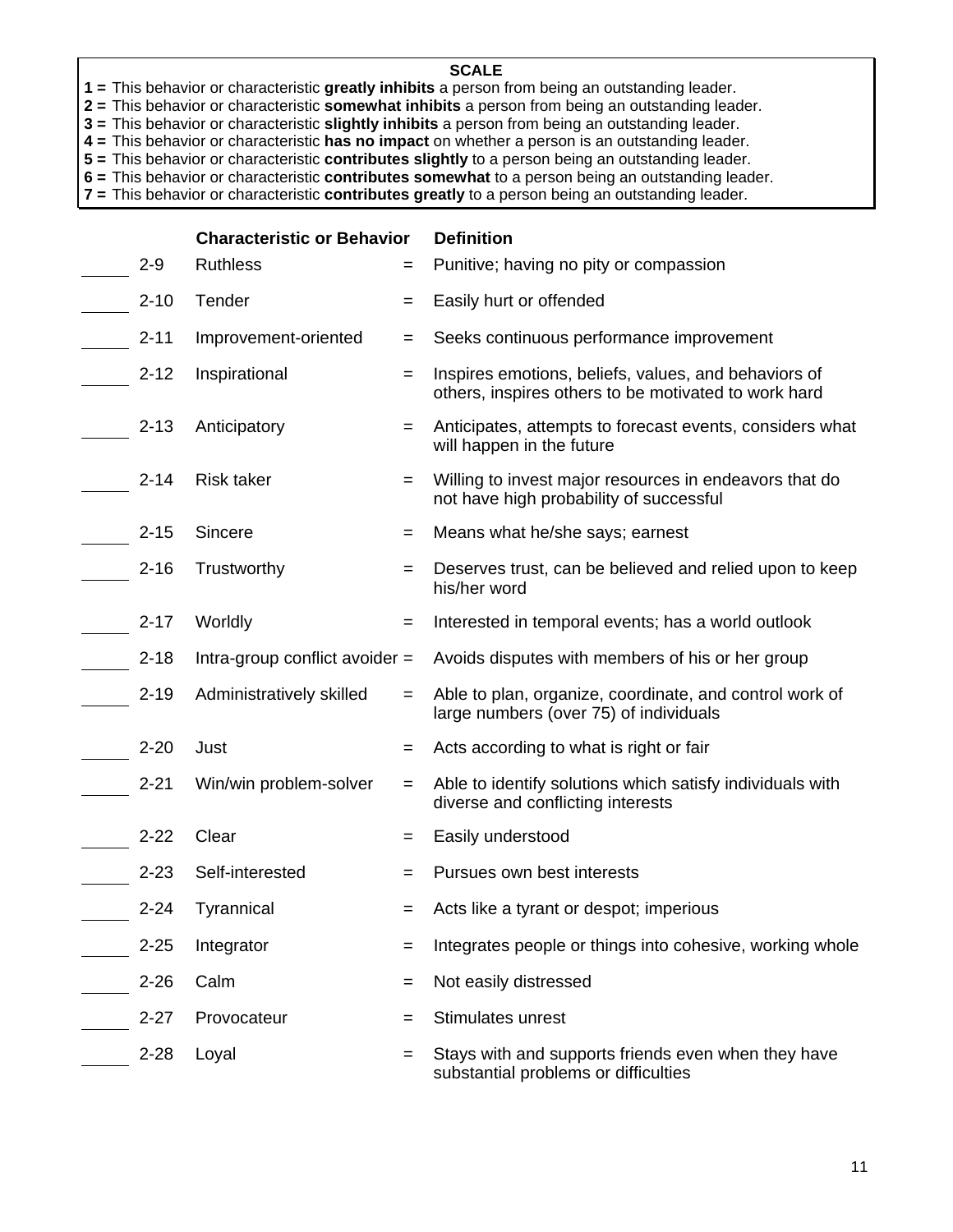- **1 =** This behavior or characteristic **greatly inhibits** a person from being an outstanding leader.
- **2 =** This behavior or characteristic **somewhat inhibits** a person from being an outstanding leader.
- **3 =** This behavior or characteristic **slightly inhibits** a person from being an outstanding leader.
- **4 =** This behavior or characteristic **has no impact** on whether a person is an outstanding leader.
- **5 =** This behavior or characteristic **contributes slightly** to a person being an outstanding leader.
- **6 =** This behavior or characteristic **contributes somewhat** to a person being an outstanding leader.
- **7 =** This behavior or characteristic **contributes greatly** to a person being an outstanding leader.

|          | <b>Characteristic or Behavior</b> |     | <b>Definition</b>                                                                                |  |  |
|----------|-----------------------------------|-----|--------------------------------------------------------------------------------------------------|--|--|
| $2 - 29$ | Unique                            | $=$ | An unusual person; has characteristics of behaviors that<br>are different from most others       |  |  |
| $2 - 30$ | Collaborative                     | $=$ | Works jointly with others                                                                        |  |  |
| $2 - 31$ | Encouraging                       | $=$ | Gives courage, confidence, or hope through reassuring<br>and advising                            |  |  |
| $2 - 32$ | Morale booster                    | $=$ | Increases morale of subordinates by offering<br>encouragement, praise, and/or by being confident |  |  |
| $2 - 33$ | Arrogant                          | $=$ | Presumptuous or overbearing                                                                      |  |  |
| $2 - 34$ | Orderly                           | $=$ | Is organized and methodological in work                                                          |  |  |
| $2 - 35$ | Prepared                          | $=$ | Is ready for future events                                                                       |  |  |
| $2 - 36$ | Autocratic                        | $=$ | Makes decisions in dictatorial way                                                               |  |  |
| $2 - 37$ | Secretive                         | $=$ | Tends to conceal information from others                                                         |  |  |
| $2 - 38$ | Asocial                           | =   | Avoids people or groups; prefers own company                                                     |  |  |
| $2 - 39$ | Fraternal                         | $=$ | Tends to be a good friend of subordinates                                                        |  |  |
| $2 - 40$ | Generous                          | $=$ | Willing to give time, money, resources, and help to<br>others                                    |  |  |
| $2 - 41$ | Formal                            |     | Acts in accordance with rules, convention, and<br>ceremonies                                     |  |  |
| $2 - 42$ | Modest                            | $=$ | Does not boast; presents self in a humble manner                                                 |  |  |
| $2 - 43$ | Intelligent                       | =   | Smart; learns and understands easily                                                             |  |  |
| $2 - 44$ | Decisive                          | $=$ | Makes decisions firmly and quickly                                                               |  |  |
| $2 - 45$ | Consultative                      |     | Consults with others before making plans or taking action                                        |  |  |
| $2 - 46$ | Irritable                         | $=$ | Moody; easily agitated                                                                           |  |  |
| $2 - 47$ | Loner                             |     | Works and acts separately from others                                                            |  |  |
| $2 - 48$ | Enthusiastic                      | $=$ | Demonstrates and imparts strong positive emotions for<br>work                                    |  |  |
| $2 - 49$ | <b>Risk averse</b>                | $=$ | Avoids taking risks; dislikes risk                                                               |  |  |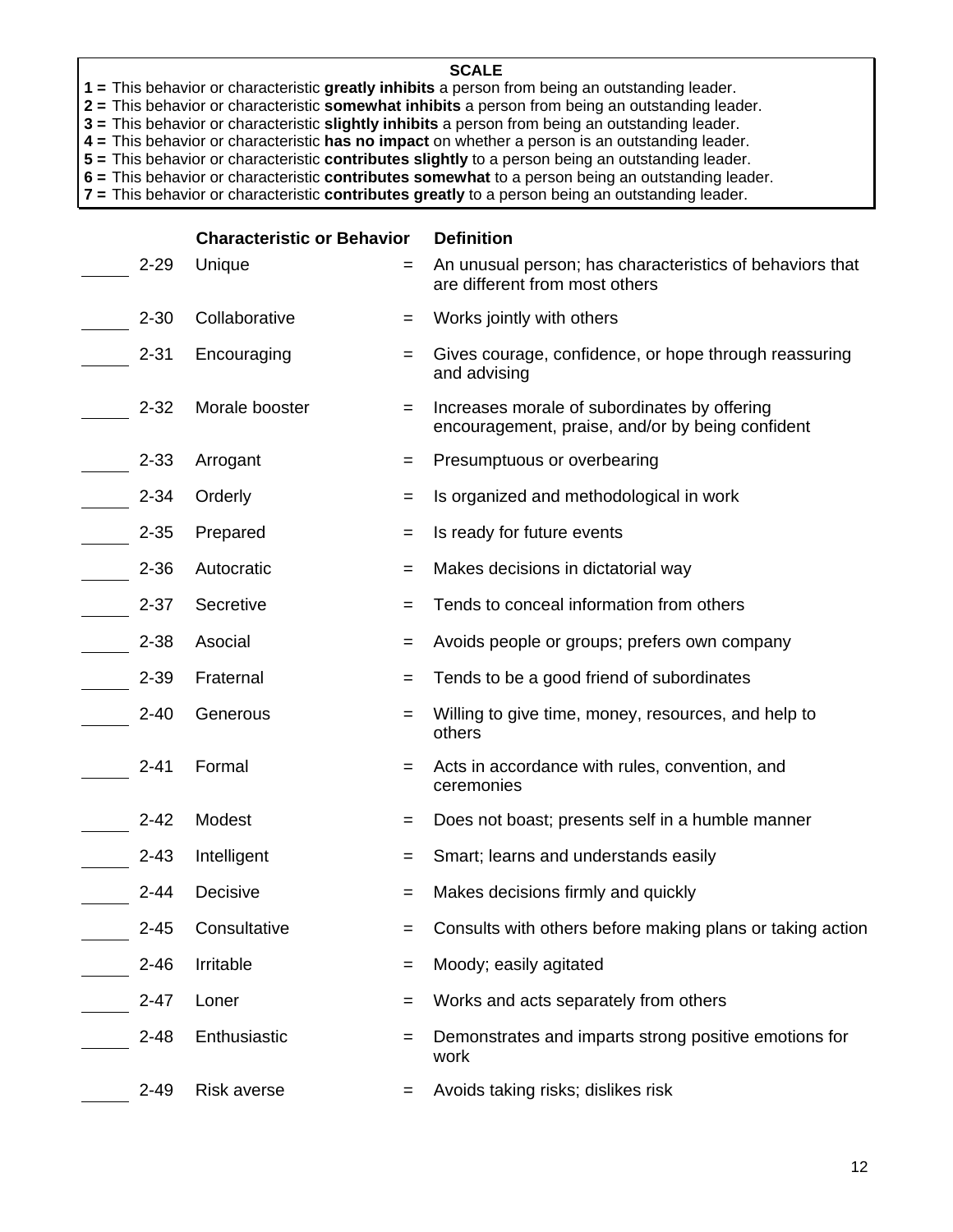- **1 =** This behavior or characteristic **greatly inhibits** a person from being an outstanding leader.
- **2 =** This behavior or characteristic **somewhat inhibits** a person from being an outstanding leader.
- **3 =** This behavior or characteristic **slightly inhibits** a person from being an outstanding leader.
- **4 =** This behavior or characteristic **has no impact** on whether a person is an outstanding leader.

**5 =** This behavior or characteristic **contributes slightly** to a person being an outstanding leader.

**6 =** This behavior or characteristic **contributes somewhat** to a person being an outstanding leader.

**7 =** This behavior or characteristic **contributes greatly** to a person being an outstanding leader.

|          | <b>Characteristic or Behavior</b> |     | <b>Definition</b>                                                                                           |
|----------|-----------------------------------|-----|-------------------------------------------------------------------------------------------------------------|
| $2 - 50$ | Vindictive                        | $=$ | Vengeful; seeks revenge when wronged                                                                        |
| $2 - 51$ | Compassionate                     | $=$ | Has empathy for others; inclined to be helpful or show<br>mercy                                             |
| $2 - 52$ | Subdued                           |     | Suppressed, quiet, tame                                                                                     |
| $2 - 53$ | Egocentric                        |     | Self-absorbed; thoughts focus mostly on one's self                                                          |
| $2 - 54$ | Non-explicit                      |     | Subtle, does not communicate explicitly, communicates<br>by metaphor, et allegory, et example               |
| $2 - 55$ | <b>Distant</b>                    | $=$ | Aloof, stands off from others, difficult to become friends<br>with                                          |
| $2 - 56$ | Intellectually stimulating        |     | Encourages others to think and use their minds;<br>challenges beliefs, stereotypes, and attitudes of others |

**This is the end of Section 2. Please continue on to Section 3.**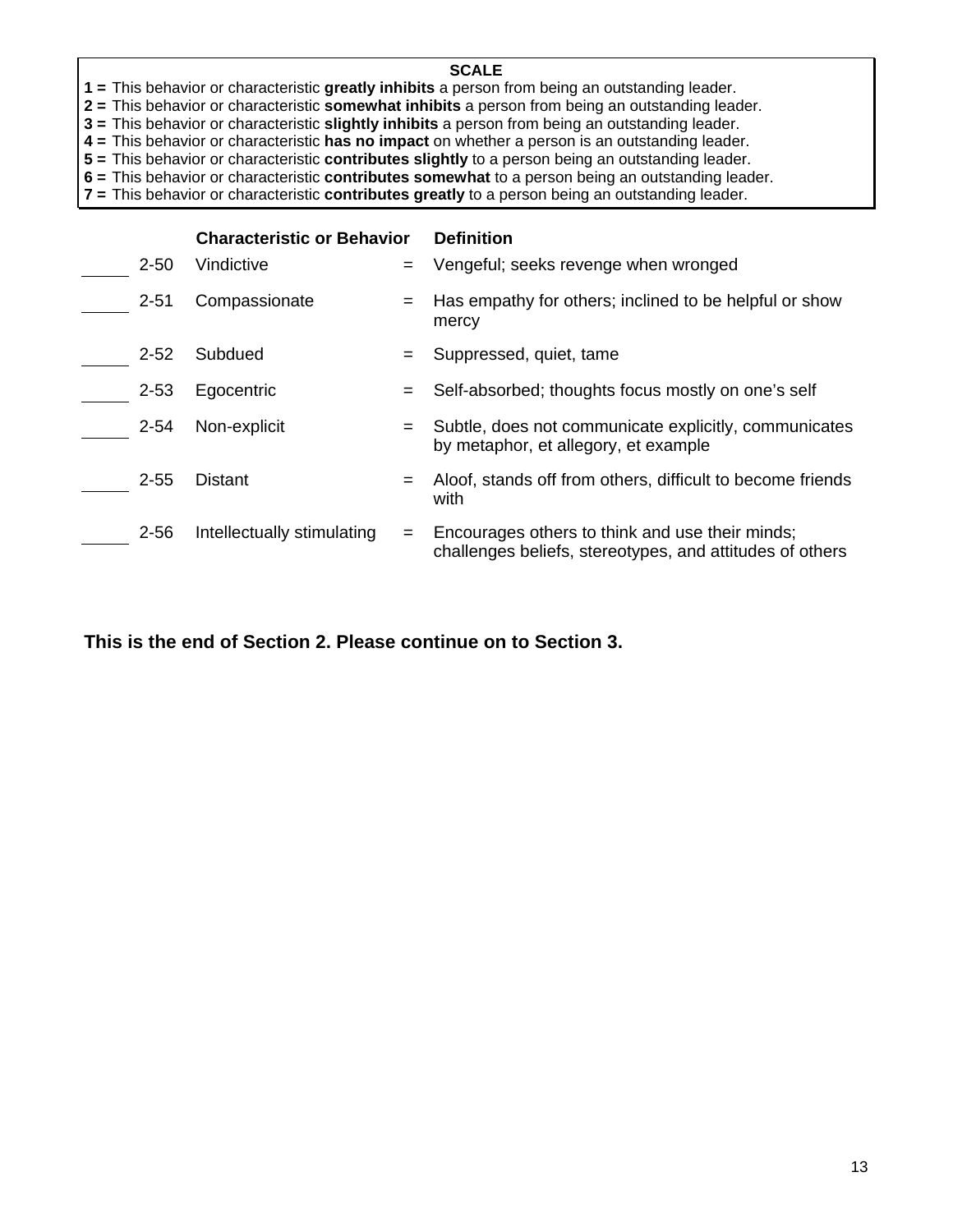## **Section 3 The Way Things Generally Should Be in Your Work Organization**

#### **Instructions**

In this section, we are interested in your beliefs about what the norms, values, and practices should be in the organization in which you work as a manager.

Again, there are no right or wrong answers, and answers don't indicate goodness or badness of the organization.

Please respond to the questions by circling the number that most closely represents your observations about your organization.

#### **Section 3 questions start here.**

| 3-1. In this organization, orderliness and consistency should be stressed, even at the expense<br>of experimentation and innovation. |                |   |                               |   |   |                                    |
|--------------------------------------------------------------------------------------------------------------------------------------|----------------|---|-------------------------------|---|---|------------------------------------|
| strongly<br>agree                                                                                                                    |                |   | neither agree<br>nor disagree |   |   | strongly<br>disagree               |
|                                                                                                                                      | $\overline{2}$ | 3 |                               | 5 | 6 |                                    |
| 3-2. In this organization, people should be encouraged to be:                                                                        |                |   |                               |   |   | non-                               |
| aggressive                                                                                                                           | $\overline{2}$ | 3 | 4                             | 5 | 6 | aggressive                         |
| 3-3. In this organization, people who are successful should:                                                                         |                |   |                               |   |   |                                    |
|                                                                                                                                      |                |   |                               |   |   | take events<br>as they             |
| plan ahead                                                                                                                           | 2              | 3 | 4                             | 5 | 6 | occur                              |
| 3-4. In this organization, the accepted norm should be to:                                                                           |                |   |                               |   |   |                                    |
| plan for<br>the future                                                                                                               | 2              | 3 | 4                             | 5 | 6 | accept the<br>status quo           |
| 3-5. In this organization, a person's influence should be based primarily on:<br>one's ability and                                   |                |   |                               |   |   |                                    |
| contribution to the<br>organization                                                                                                  |                |   |                               |   |   | the authority of<br>one's position |
|                                                                                                                                      | 2              | 3 | 4                             | 5 | 6 |                                    |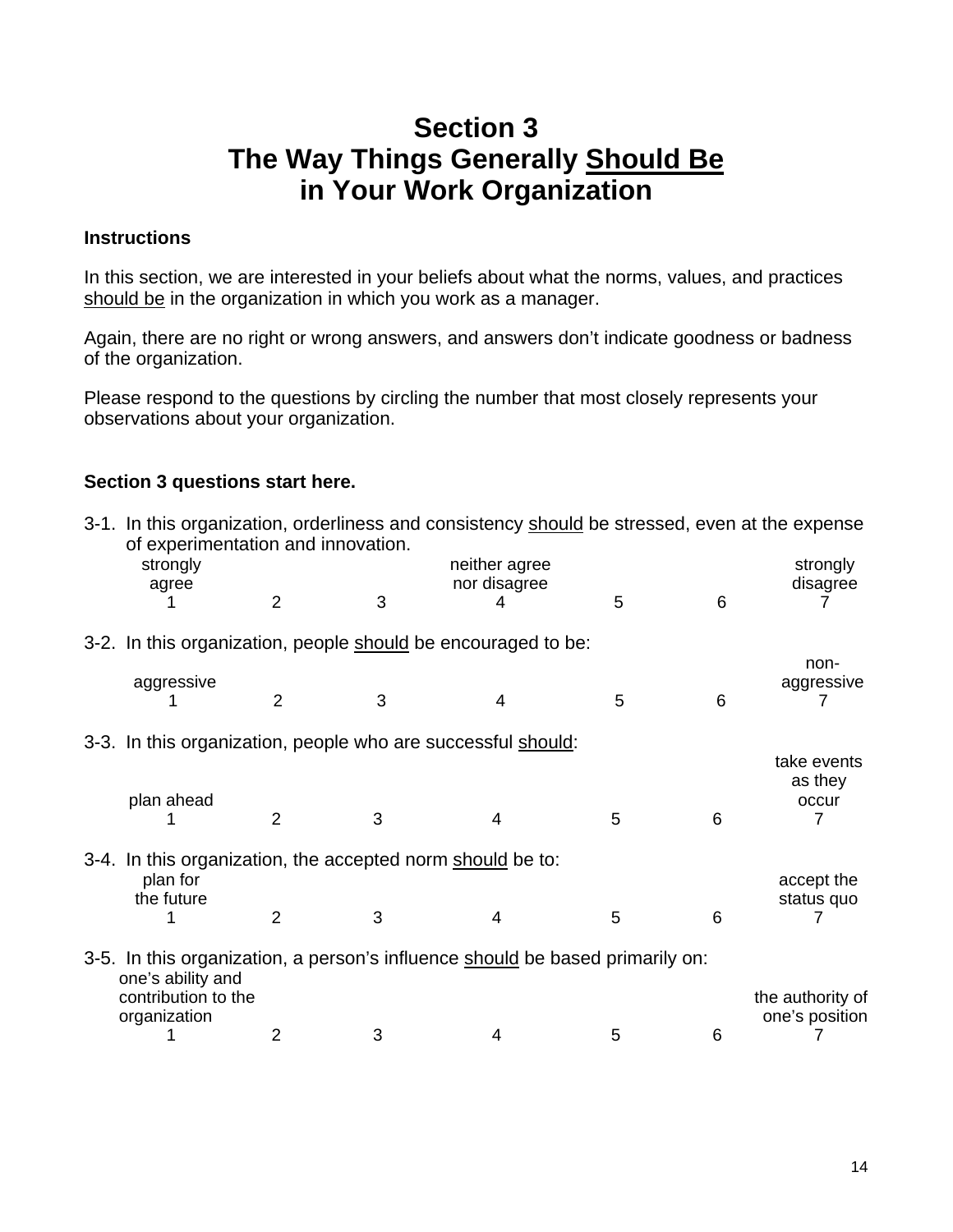|           |                                                                                                              |                |   | 3-6. In this organization, people should be encouraged to be:                               |   |   |                                                          |
|-----------|--------------------------------------------------------------------------------------------------------------|----------------|---|---------------------------------------------------------------------------------------------|---|---|----------------------------------------------------------|
|           | assertive                                                                                                    |                |   |                                                                                             |   |   | non-<br>assertive                                        |
|           |                                                                                                              | $\overline{2}$ | 3 | $\overline{4}$                                                                              | 5 | 6 | 7                                                        |
|           | even if individual goals suffer.                                                                             |                |   | 3-7. I believe that in this organization, managers should generally encourage group loyalty |   |   |                                                          |
|           | strongly<br>agree                                                                                            |                |   | neither agree<br>nor disagree                                                               |   |   | strongly<br>disagree                                     |
|           |                                                                                                              | $\overline{2}$ | 3 | 4                                                                                           | 5 | 6 | 7                                                        |
|           | 3-8. In this organization, meetings should be:<br>planned well in<br>advance (2 or more<br>weeks in advance) |                |   |                                                                                             |   |   | spontaneous<br>(planned less than<br>an hour in advance) |
|           |                                                                                                              | $\overline{2}$ | 3 | $\overline{4}$                                                                              | 5 | 6 | 7                                                        |
|           |                                                                                                              |                |   | 3-9. In this organization, people should be encouraged to be:                               |   |   |                                                          |
|           | very concerned<br>about others                                                                               |                |   |                                                                                             |   |   | very<br>unconcerned<br>about others                      |
|           |                                                                                                              | $\overline{2}$ | 3 | 4                                                                                           | 5 | 6 | 7                                                        |
| $3 - 10.$ |                                                                                                              |                |   | In this organization, people should be encouraged to be                                     |   |   | non-                                                     |
|           | dominant                                                                                                     |                |   |                                                                                             |   |   | dominant                                                 |
|           | 1                                                                                                            | $\overline{2}$ | 3 | 4                                                                                           | 5 | 6 | $\overline{7}$                                           |
| $3 - 11.$ | of their group manager.                                                                                      |                |   | In this organization, group members should take pride in the individual accomplishments     |   |   |                                                          |
|           | strongly<br>agree                                                                                            |                |   | neither agree<br>nor disagree                                                               |   |   | strongly<br>disagree                                     |
|           |                                                                                                              | $\overline{2}$ | 3 | 4                                                                                           | 5 | 6 |                                                          |
|           | individual<br>interests                                                                                      |                |   | 3-12. In this organization, the pay and bonus system should be designed to maximize:        |   |   | collective<br>interests                                  |
|           | 1                                                                                                            | $\overline{2}$ | 3 | 4                                                                                           | 5 | 6 | 7                                                        |
|           | 3-13. In this organization, subordinates should:                                                             |                |   |                                                                                             |   |   |                                                          |
|           | obey their boss<br>without question                                                                          |                |   |                                                                                             |   |   | question their<br>boss when in<br>disagreement           |
|           |                                                                                                              | $\overline{2}$ | 3 | 4                                                                                           | 5 | 6 | 7                                                        |
| $3-14.$   | tough                                                                                                        |                |   | In this organization, people should be encouraged to be:                                    |   |   | tender                                                   |
|           |                                                                                                              | $\overline{2}$ | 3 | 4                                                                                           | 5 | 6 | 7                                                        |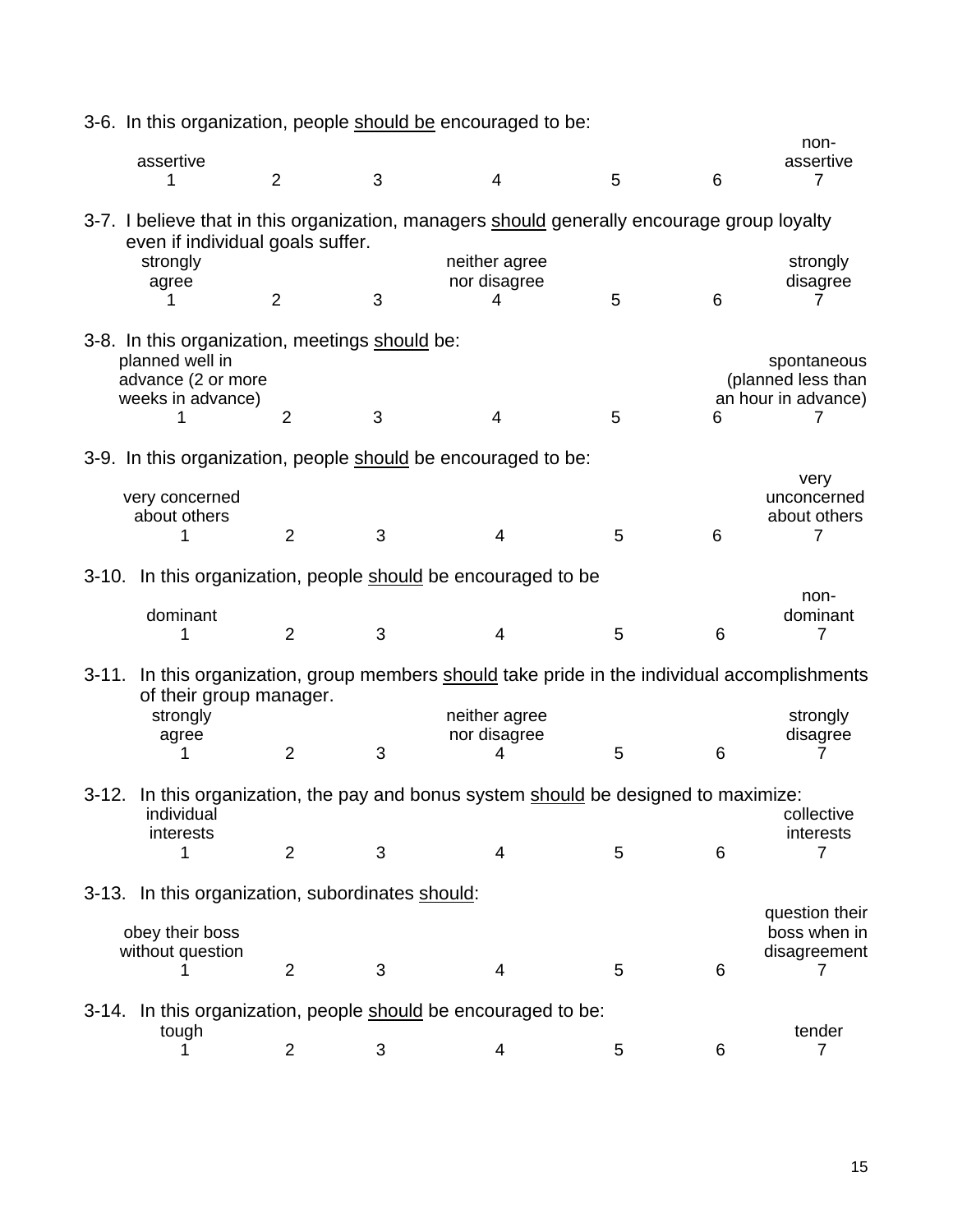| $3 - 15.$ | improved performance.                        |                |   | In this organization, employees should be encouraged to strive for continuously            |   |   |                                             |
|-----------|----------------------------------------------|----------------|---|--------------------------------------------------------------------------------------------|---|---|---------------------------------------------|
|           | strongly<br>agree                            |                |   | neither agree<br>nor disagree                                                              |   |   | strongly<br>disagree                        |
|           |                                              | $\overline{2}$ | 3 | 4                                                                                          | 5 | 6 |                                             |
|           | events:                                      |                |   | 3-16. In this organization, a person whose work is highly structured with few unexpected   |   |   |                                             |
|           | has a lot to be                              |                |   |                                                                                            |   |   | is missing<br>a lot of                      |
|           | thankful for                                 |                |   |                                                                                            |   |   | excitement                                  |
|           | 1                                            | $\overline{2}$ | 3 | 4                                                                                          | 5 | 6 | 7                                           |
| $3-17.$   | development activities more than women.      |                |   | In this organization, men should be encouraged to participate in professional              |   |   |                                             |
|           | strongly                                     |                |   | neither agree                                                                              |   |   | strongly                                    |
|           | agree                                        | $\overline{2}$ | 3 | nor disagree<br>4                                                                          | 5 | 6 | disagree                                    |
|           |                                              |                |   | 3-18. In this organization, major rewards should be based on:<br>performance               |   |   | only factors other                          |
|           |                                              |                |   | effectiveness and                                                                          |   |   | than performance                            |
|           | only<br>performance                          |                |   | other factors (for<br>example, seniority or                                                |   |   | effectiveness (for<br>example, seniority or |
|           | effectiveness                                |                |   | political connections)                                                                     |   |   | political connections)                      |
|           | 1                                            | $\overline{2}$ | 3 | 4                                                                                          | 5 | 6 |                                             |
| $3-19.$   | employees know what they are expected to do. |                |   | In this organization, job requirements and instructions should be spelled out in detail so |   |   |                                             |
|           | strongly                                     |                |   | neither agree                                                                              |   |   | strongly                                    |
|           | agree<br>1                                   | 2              | 3 | nor disagree<br>4                                                                          | 5 | 6 | disagree                                    |
| $3-20.$   | substantially                                |                |   | In this organization, being innovative to improve performance should be:<br>somewhat       |   |   | not                                         |
|           | rewarded<br>1                                | $\overline{2}$ | 3 | rewarded<br>4                                                                              | 5 | 6 | rewarded<br>7                               |
|           |                                              |                |   | 3-21. In this organization, people should be encouraged to be:                             |   |   |                                             |
|           |                                              |                |   |                                                                                            |   |   | not at all                                  |
|           | very sensitive<br>toward others              |                |   |                                                                                            |   |   | sensitive<br>toward others                  |
|           |                                              | 2              | 3 | 4                                                                                          | 5 | 6 | 7                                           |
| $3-22.$   | men                                          |                |   | In this organization, physically demanding tasks should usually be performed by:           |   |   | women                                       |
|           | 1                                            | $\overline{2}$ | 3 | 4                                                                                          | 5 | 6 | $\overline{7}$                              |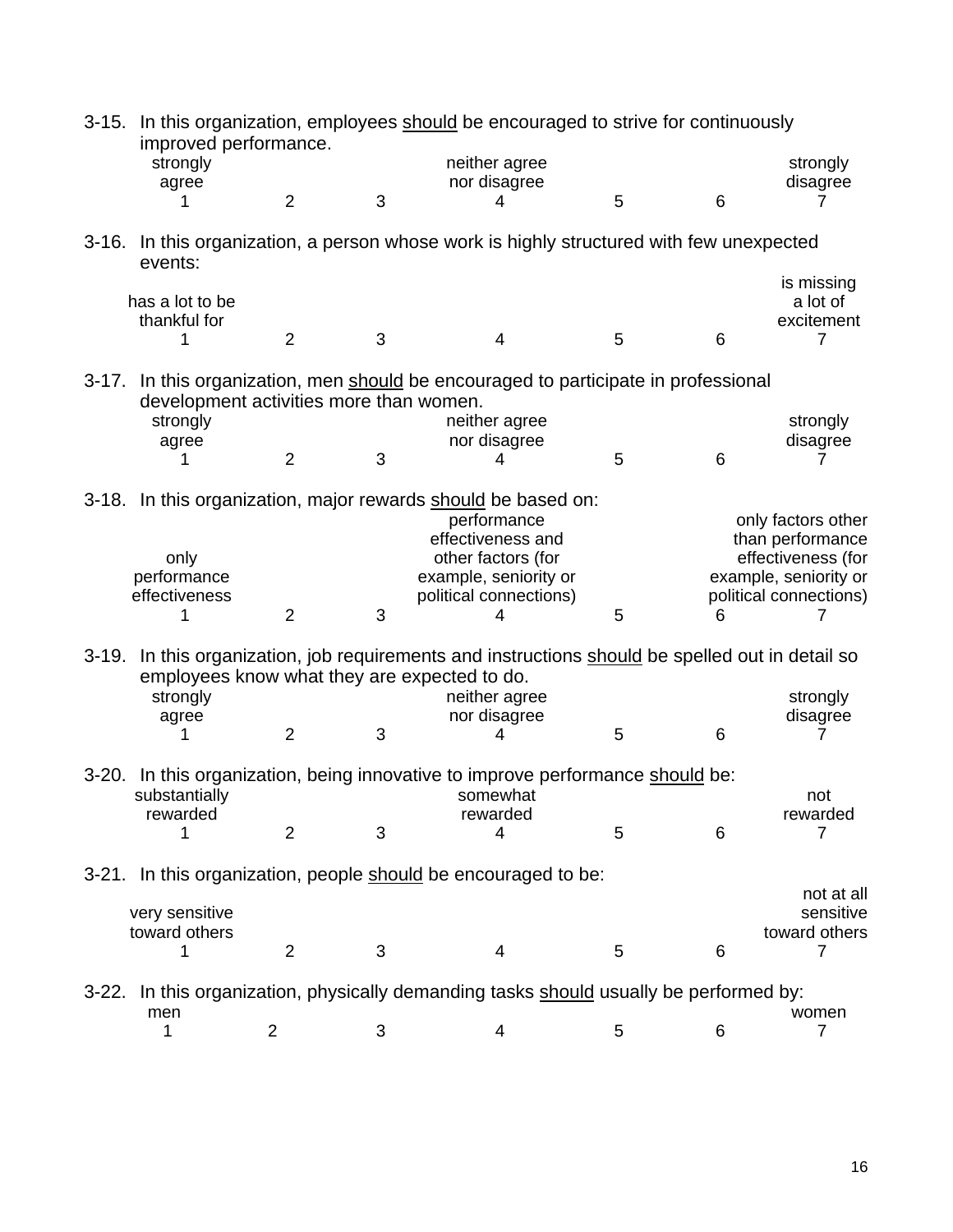|           | accomplishments of group members.    |                |   | 3-23. In this organization, group managers should take pride in the individual                                                                    |   |   |                               |
|-----------|--------------------------------------|----------------|---|---------------------------------------------------------------------------------------------------------------------------------------------------|---|---|-------------------------------|
|           | strongly                             |                |   | neither agree                                                                                                                                     |   |   | strongly                      |
|           | agree                                |                |   | nor disagree                                                                                                                                      |   |   | disagree                      |
|           |                                      | 2              | 3 | 4                                                                                                                                                 | 5 | 6 | 7                             |
|           | provide detailed                     |                |   | 3-24. I believe that managers in this organization should:                                                                                        |   |   | allow subordinates            |
|           | instructions<br>concerning how       |                |   |                                                                                                                                                   |   |   | freedom in<br>determining how |
|           | to achieve goals                     |                |   |                                                                                                                                                   |   |   | to achieve goals              |
|           |                                      | $\overline{2}$ | 3 | $\overline{4}$                                                                                                                                    | 5 | 6 |                               |
|           |                                      |                |   | 3-25. I believe that in this organization, work would be more effectively managed if there were:<br>about the same                                |   |   |                               |
|           | many more                            |                |   | number of                                                                                                                                         |   |   | many less                     |
|           | women in                             |                |   | women in                                                                                                                                          |   |   | women in                      |
|           | positions of                         |                |   | positions of                                                                                                                                      |   |   | positions of                  |
|           | authority than                       |                |   | authority as                                                                                                                                      |   |   | authority than                |
|           | there are now                        |                |   | there are now                                                                                                                                     |   |   | there are now                 |
|           | 1                                    | 2              | 3 | 4                                                                                                                                                 | 5 | 6 | 7                             |
|           |                                      |                |   |                                                                                                                                                   |   |   |                               |
| $3-26.$   | strongly                             |                |   | In this organization, rank and position in the hierarchy should have special privileges.<br>neither agree                                         |   |   | strongly                      |
|           | agree                                |                |   | nor disagree                                                                                                                                      |   |   | disagree                      |
|           | 1                                    | $\overline{2}$ | 3 | 4                                                                                                                                                 | 5 | 6 | 7                             |
|           |                                      |                |   | 3-27. In this organization, employees should feel loyalty to the organization.                                                                    |   |   |                               |
|           | strongly                             |                |   | neither agree                                                                                                                                     |   |   | strongly                      |
|           | agree                                |                |   | nor disagree                                                                                                                                      |   |   | disagree                      |
|           | 1                                    | $\overline{2}$ | 3 | 4                                                                                                                                                 | 5 | 6 | 7                             |
|           | be very important.                   |                |   | 3-28. I feel that in this organization, being accepted by the other members of a group should                                                     |   |   |                               |
|           | strongly                             |                |   | neither agree                                                                                                                                     |   |   | strongly                      |
|           | agree                                |                |   | nor disagree                                                                                                                                      |   |   | disagree                      |
|           |                                      | $\overline{2}$ | 3 | 4                                                                                                                                                 | 5 | 6 |                               |
| $3-29.$   |                                      |                |   | How important should it be to members of your work organization that your organization<br>is viewed positively by persons in other organizations? |   |   |                               |
|           |                                      |                |   | it should be                                                                                                                                      |   |   | it should                     |
|           | it should not be                     |                |   | moderately                                                                                                                                        |   |   | be very                       |
|           | important at all                     |                |   | important                                                                                                                                         |   |   | important                     |
|           |                                      | $\overline{2}$ | 3 | 4                                                                                                                                                 | 5 | 6 | 7                             |
|           |                                      |                |   |                                                                                                                                                   |   |   |                               |
| $3 - 30.$ | In this organization, people should: |                |   |                                                                                                                                                   |   |   |                               |
|           | worry about                          |                |   |                                                                                                                                                   |   |   | plan for                      |
|           | current crises                       |                |   |                                                                                                                                                   |   |   | the future                    |
|           |                                      | 2              | 3 | 4                                                                                                                                                 | 5 | 6 | 7                             |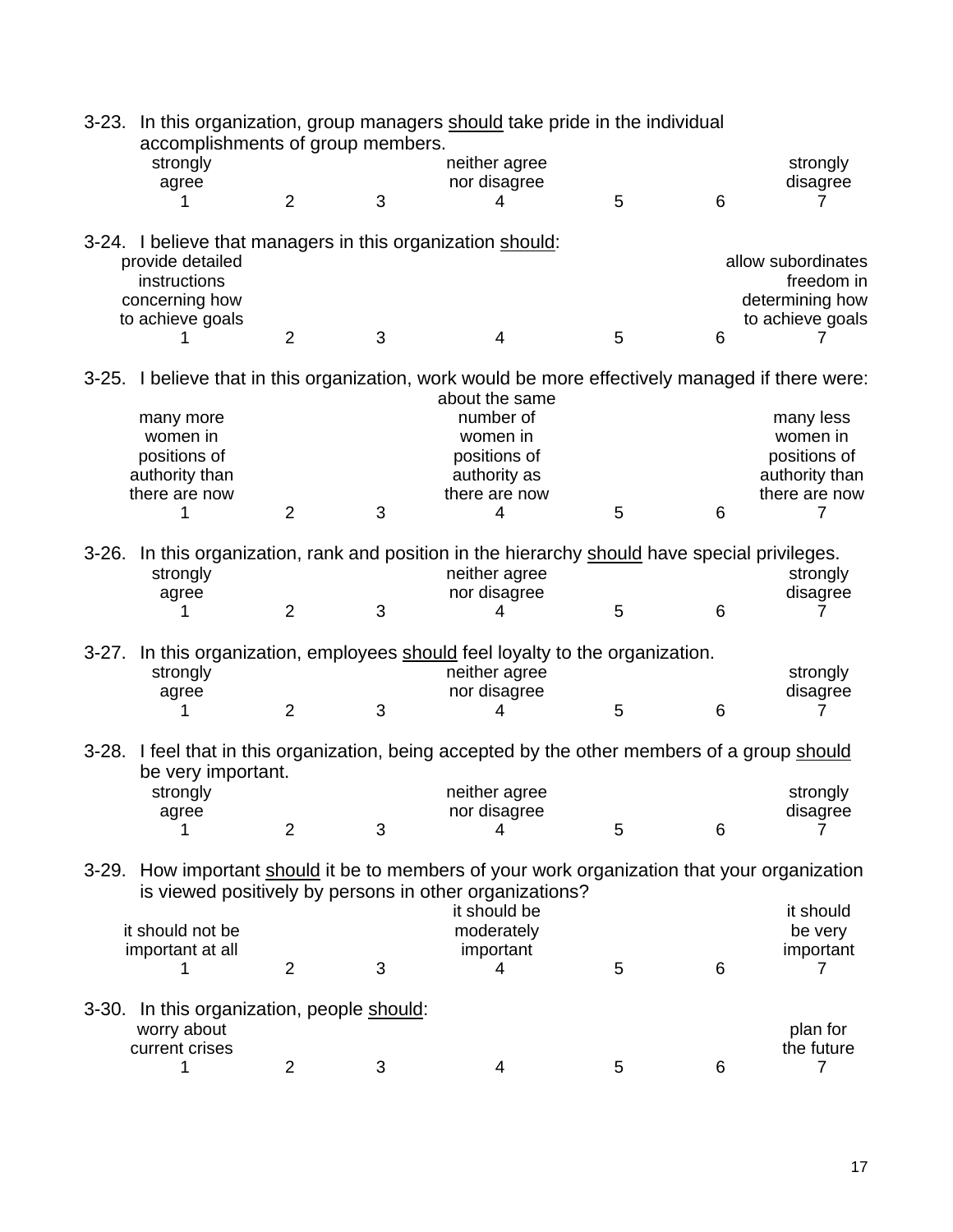| $3 - 31.$ | negative comments about the organization?           |                |   | How much should it bother people in your organization if an outsider publicly made                                                      |   |   |                                                                        |
|-----------|-----------------------------------------------------|----------------|---|-----------------------------------------------------------------------------------------------------------------------------------------|---|---|------------------------------------------------------------------------|
|           | it should not<br>bother them at<br>all              | 2              | 3 | it should<br>bother them<br>a moderate<br>amount<br>4                                                                                   | 5 | 6 | it should<br>bother them<br>a great deal<br>7                          |
|           |                                                     |                |   | 3-32. In this organization, people should be encouraged to be:                                                                          |   |   |                                                                        |
|           | very tolerant<br>of mistakes                        |                |   |                                                                                                                                         |   |   | not at all<br>tolerant of<br>mistakes                                  |
|           |                                                     | $\overline{2}$ | 3 | 4                                                                                                                                       | 5 | 6 | 7                                                                      |
| $3 - 33.$ | strongly                                            |                |   | In this organization, employees should set challenging work goals for themselves.<br>neither agree<br>nor disagree                      |   |   | strongly<br>disagree                                                   |
|           | agree                                               | $\overline{2}$ | 3 | 4                                                                                                                                       | 5 | 6 |                                                                        |
|           | management                                          |                |   | 3-34. In this organization, important organizational decisions should be made by:                                                       |   |   | employees                                                              |
|           |                                                     | 2              | 3 | 4                                                                                                                                       | 5 | 6 |                                                                        |
|           | a waste of time                                     |                |   | 3-35. I believe that in this organization, time devoted to reaching consensus is:<br>sometimes<br>wasted and<br>sometimes<br>well spent |   |   | time well<br>spent                                                     |
|           |                                                     | $\overline{2}$ | 3 | 4                                                                                                                                       | 5 | 6 | 7                                                                      |
|           | go along with what superiors say or want.           |                |   | 3-36. When in disagreement with superiors, subordinates in this organization should generally                                           |   |   |                                                                        |
|           | strongly<br>agree                                   | $\overline{2}$ | 3 | neither agree<br>nor disagree<br>4                                                                                                      | 5 | 6 | strongly<br>disagree<br>7                                              |
|           | 3-37. Members of this organization should:          |                |   |                                                                                                                                         |   |   |                                                                        |
|           | take no pride in<br>working for the<br>organization |                |   | take a moderate<br>amount of pride<br>in working for<br>the organization                                                                |   |   | take a great<br>deal of pride<br>in working<br>for the<br>organization |
|           |                                                     | $\overline{2}$ | 3 | 4                                                                                                                                       | 5 | 6 | 7                                                                      |
| $3 - 38.$ | very                                                |                |   | In this organization, people should be encouraged to be:                                                                                |   |   | not at all                                                             |
|           | generous                                            | 2              | 3 | 4                                                                                                                                       | 5 | 6 | generous<br>7                                                          |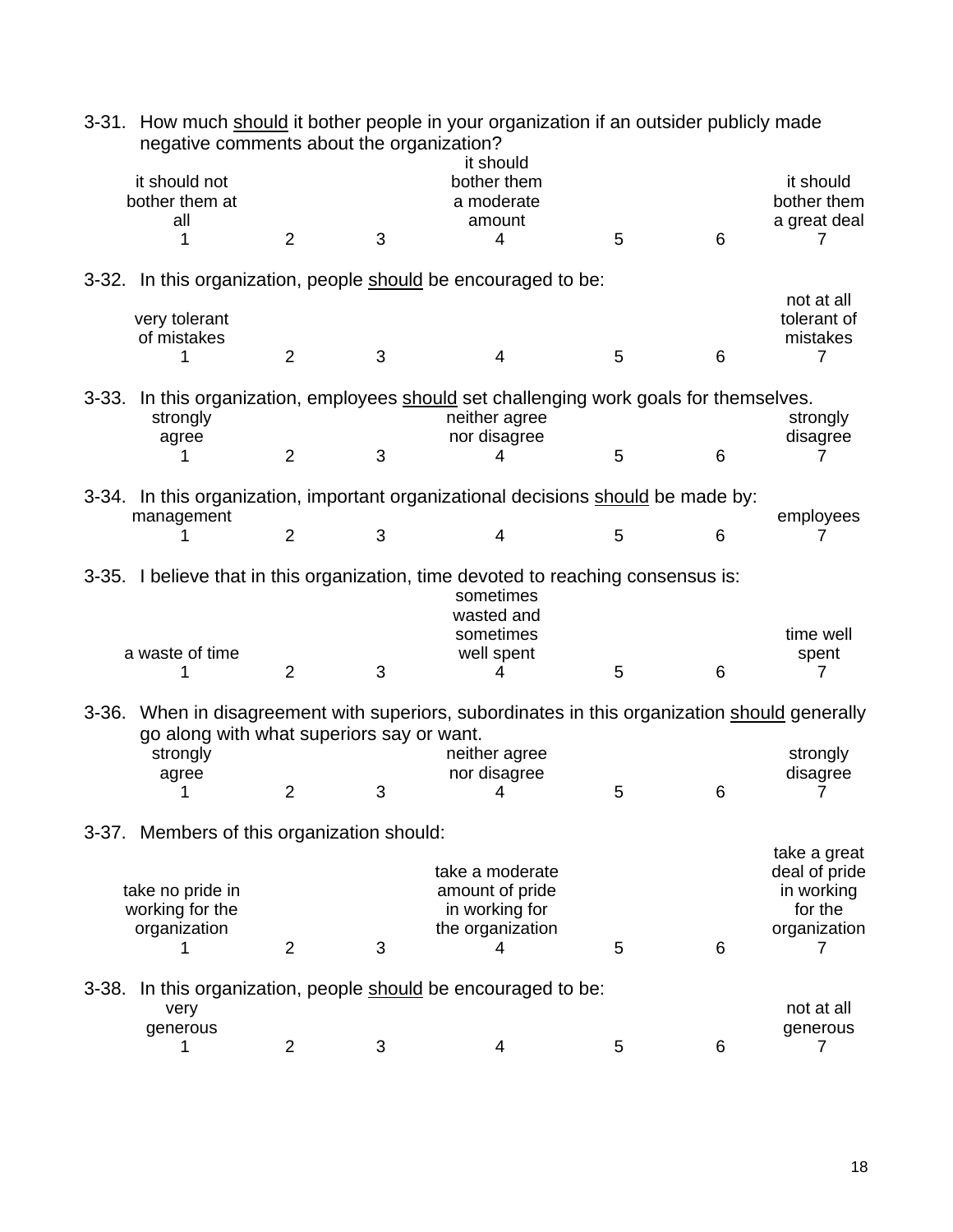|         |                                              |   |   | 3-39. In this organization, opportunities for management positions should be:             |   |   |               |
|---------|----------------------------------------------|---|---|-------------------------------------------------------------------------------------------|---|---|---------------|
|         |                                              |   |   | equally                                                                                   |   |   | more          |
|         | more available                               |   |   | available                                                                                 |   |   | available for |
|         | for men than                                 |   |   | for men                                                                                   |   |   | women than    |
|         | for women                                    |   |   | and women                                                                                 |   |   | for men       |
|         |                                              | 2 | 3 | 4                                                                                         | 5 | 6 |               |
| $3-40.$ | In this organization, people should work on: |   |   |                                                                                           |   |   |               |
|         |                                              |   |   | some individual                                                                           |   |   |               |
|         | only individual                              |   |   | and some                                                                                  |   |   | only team     |
|         | projects                                     |   |   | team projects                                                                             |   |   | projects      |
|         |                                              | 2 | 3 |                                                                                           | 5 | 6 |               |
| 3-41.   |                                              |   |   | In this organization, it should be worse for a man to fail in his job than for a woman to |   |   |               |
|         | fail in her job.                             |   |   |                                                                                           |   |   |               |
|         | strongly                                     |   |   | neither agree                                                                             |   |   | strongly      |
|         | agree                                        |   |   | nor disagree                                                                              |   |   | disagree      |
|         |                                              |   | 3 |                                                                                           | 5 | 6 |               |

**This is the end of Section 3. Please continue on to Section 4.**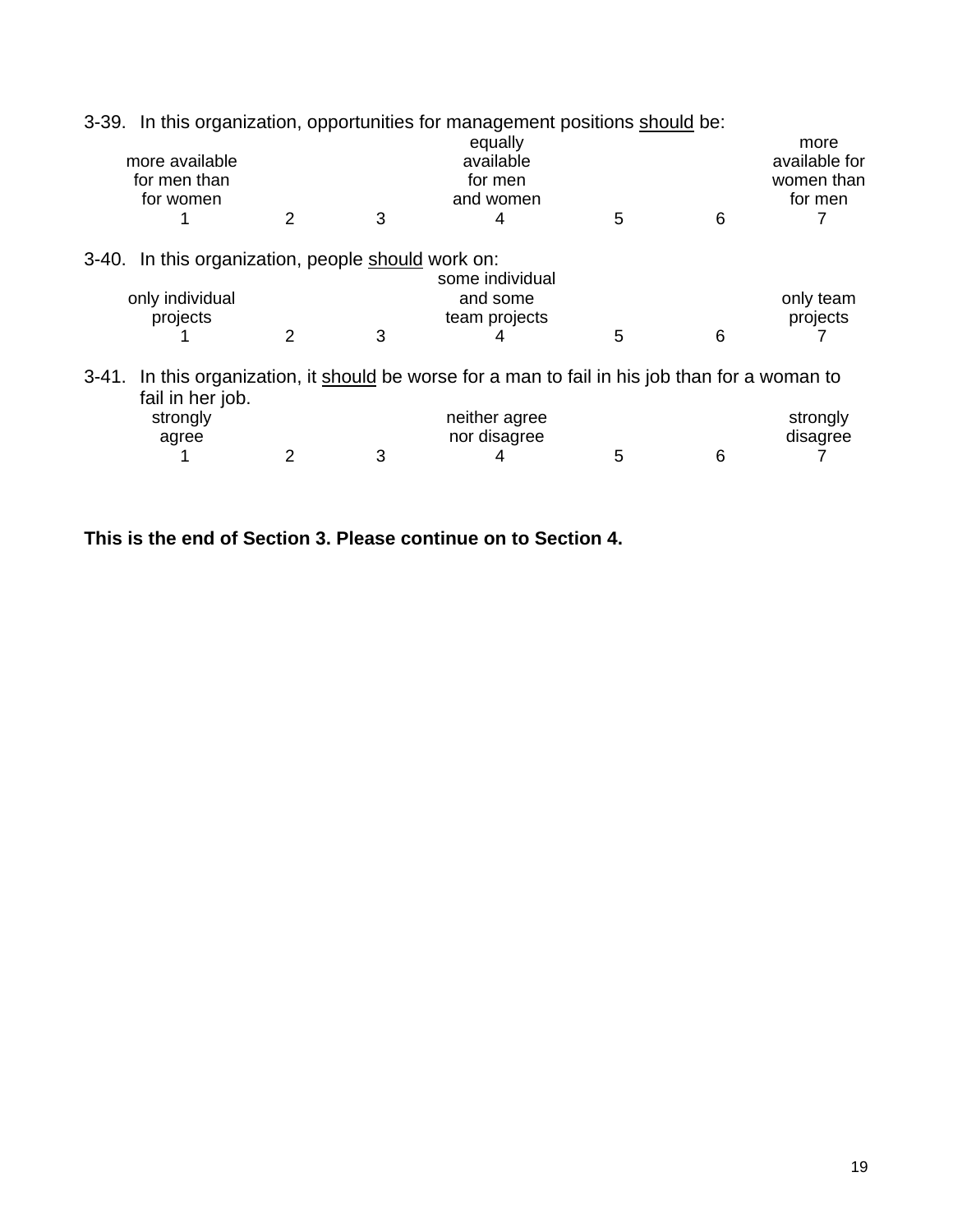## **Section 4 Leader Behaviors (Part II)**

#### **Instructions**

This section follows the same format as that of Section 2. You should again rate the leader behaviors and characteristics on the following pages. To do this, on the line next to each behavior or characteristic write the number from the scale below that best describes how important that behavior or characteristic is for a leader to be outstanding.

#### **SCALE**

**1 =** This behavior or characteristic **greatly inhibits** a person from being an outstanding leader. **2 =** This behavior or characteristic **somewhat inhibits** a person from being an outstanding leader. **3 =** This behavior or characteristic **slightly inhibits** a person from being an outstanding leader. **4 =** This behavior or characteristic **has no impact** on whether a person is an outstanding leader. **5 =** This behavior or characteristic **contributes slightly** to a person being an outstanding leader. **6 =** This behavior or characteristic **contributes somewhat** to a person being an outstanding leader. **7 =** This behavior or characteristic **contributes greatly** to a person being an outstanding leader.

#### **Section 4 questions begin here.**

| $4 - 1$  | Cautious              |     | = Proceeds/performs with great care and does not take risks                                   |
|----------|-----------------------|-----|-----------------------------------------------------------------------------------------------|
| $4 - 2$  | Organized             | $=$ | Well organized, methodical, orderly                                                           |
| $4 - 3$  | Cunning               | $=$ | Sly, deceitful, full of guile                                                                 |
| $4 - 4$  | Informed              | $=$ | Knowledgeable; aware of information.                                                          |
| $4 - 5$  | Effective bargainer   | $=$ | Is able to negotiate effectively, able to make transactions<br>with others on favorable terms |
| $4 - 6$  | Egotistical           | $=$ | Conceited, convinced of own abilities                                                         |
| $4 - 7$  | Noncooperative        | $=$ | Unwilling to work jointly with others                                                         |
| $4 - 8$  | Logical               | $=$ | Applies logic when thinking                                                                   |
| $4 - 9$  | Status-conscious      | $=$ | Aware of others' socially accepted status                                                     |
| $4 - 10$ | Foresight             | =   | Anticipates possible future events                                                            |
| 4-11     | Plans ahead           | $=$ | Anticipates and prepares in advance                                                           |
| $4 - 12$ | Normative             | $=$ | Behaves according to the norms of his or her group                                            |
| $4 - 13$ | Individually oriented | $=$ | Concerned with and places high value on preserving<br>individual rather than group needs      |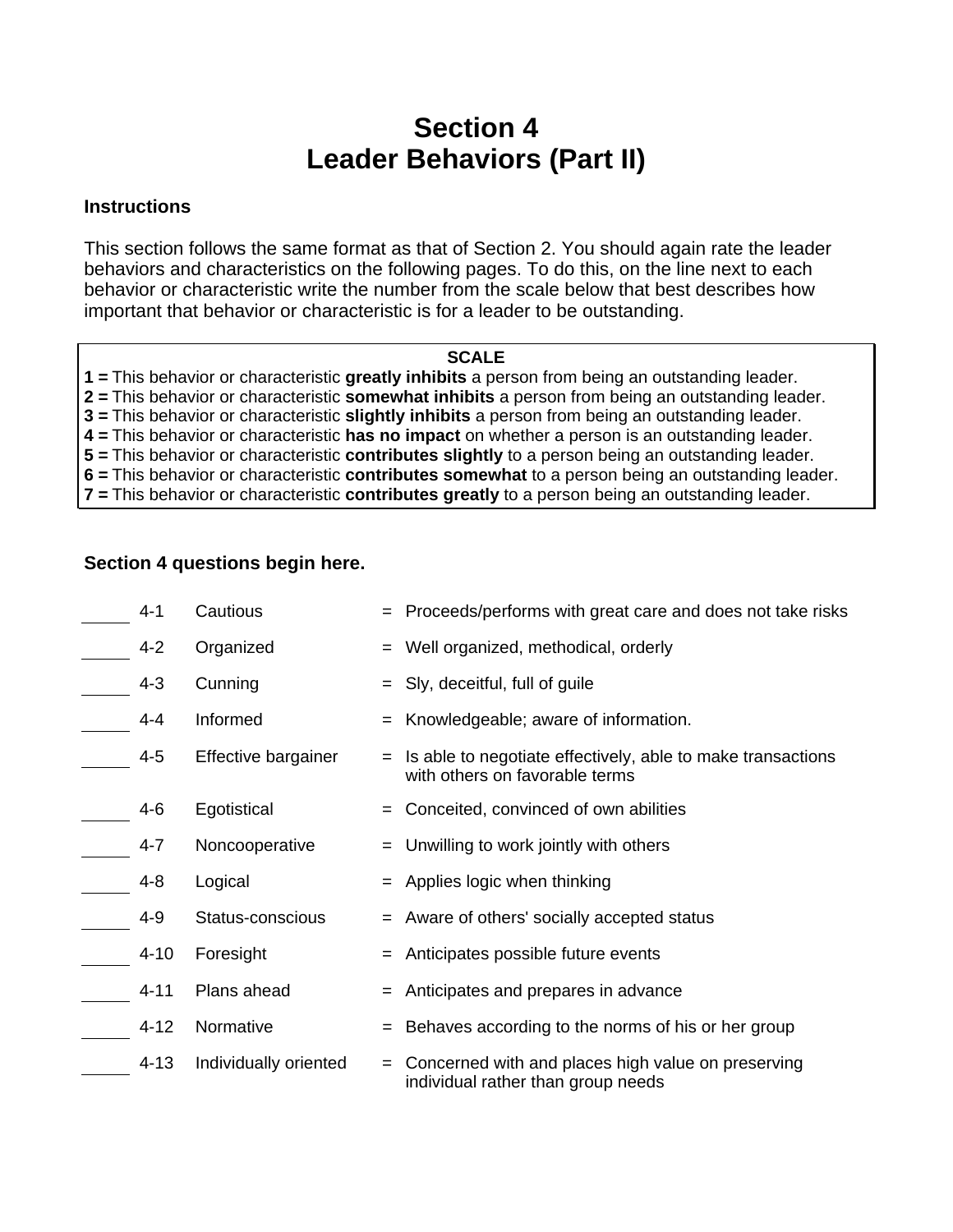**1=** This behavior or characteristic **greatly inhibits** a person from being an outstanding leader.

**2=** This behavior or characteristic **somewhat inhibits** a person from being an outstanding leader.

**3=** This behavior or characteristic **slightly inhibits** a person from being an outstanding leader.

**4=** This behavior or characteristic **has no impact** on whether a person is an outstanding leader.

**5=** This behavior or characteristic **contributes slightly** to a person being an outstanding leader. **6=** This behavior or characteristic **contributes somewhat** to a person being an outstanding leader.

**7=** This behavior or characteristic **contributes greatly** to a person being an outstanding leader.

**Characteristic or Behavior Definition**  4-14 Non-egalitarian  $=$  Believes that all individuals are not equal and only some should have equal rights and privileges  $4-15$  Intuitive  $=$  Has extra insight 4-16 Indirect  $=$  Does not go straight to the point; uses metaphors and examples to communicate  $4-17$  Habitual  $=$  Given to a constant, regular routine  $4-18$  Self-effacing  $=$  Presents self in a modest way  $4-19$  Able to anticipate  $=$  Able to successfully anticipate future needs  $4-20$  Motive arouser  $\qquad \qquad =$  Mobilizes and activates followers 4-21 Sensitive  $=$  Aware of slight changes in other's moods; restricts discussion to prevent embarrassment  $4-22$  Convincing  $=$  Unusually able to persuade others of his/her viewpoint 4-23 Communicative = Communicates with others frequently 4-24 Excellence-oriented = Strives for excellence in performance of self and subordinates  $4-25$  Procedural  $=$  Follows established rules and quidelines 4-26 Confidence builder  $=$  Instills others with confidence by showing confidence in them 4-27 Group-oriented  $=$  Concerned with the welfare of the group 4-28 Class conscious  $\equiv$  Is conscious of class and status boundaries and acts accordingly 4-29 Nonparticipative = Does not participate with others 4-30 Self-sacrificial  $=$  Foregoes self-interests and makes personal sacrifices in the interest of a goal or vision  $4-31$  Patient  $=$  Has and shows patience  $4-32$  Honest  $=$  Speaks and acts truthfully  $4-33$  Domineering  $=$  Inclined to dominate others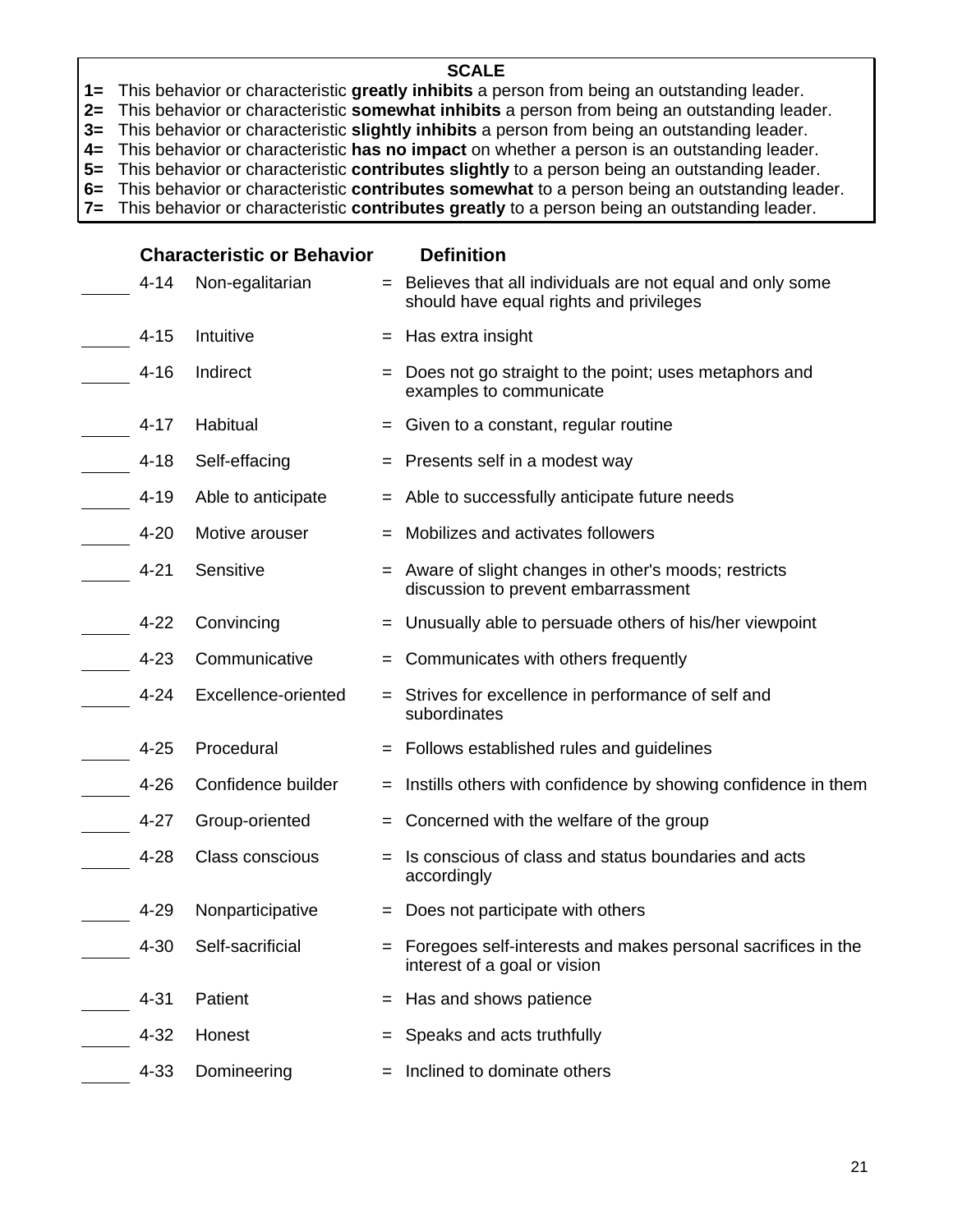**1=** This behavior or characteristic **greatly inhibits** a person from being an outstanding leader.

**2=** This behavior or characteristic **somewhat inhibits** a person from being an outstanding leader.

**3=** This behavior or characteristic **slightly inhibits** a person from being an outstanding leader.

**4=** This behavior or characteristic **has no impact** on whether a person is an outstanding leader.

**5=** This behavior or characteristic **contributes slightly** to a person being an outstanding leader.

**6=** This behavior or characteristic **contributes somewhat** to a person being an outstanding leader.

**7=** This behavior or characteristic **contributes greatly** to a person being an outstanding leader.

|          | <b>Characteristic or Behavior</b> |     | <b>Definition</b>                                                                                           |
|----------|-----------------------------------|-----|-------------------------------------------------------------------------------------------------------------|
| $4 - 34$ | Intra-group face-saver            |     | = Ensures that other group members are not embarrassed or<br>shamed                                         |
| $4 - 35$ | Dynamic                           |     | Highly involved, energetic, enthused, motivated                                                             |
| $4 - 36$ | Coordinator                       |     | Integrates and manages work of subordinates                                                                 |
| $4 - 37$ | <b>Elitist</b>                    |     | Believes that a small number of people with similar<br>backgrounds are superior and should enjoy privileges |
| 4-38     | Team-builder                      |     | $=$ Able to induce group members to work together                                                           |
| 4-39     | Cynical                           |     | = Tends to believe the worst about people and events                                                        |
| $4 - 40$ | Performance-oriented              |     | = Sets high standards of performance                                                                        |
| $4 - 41$ | Ambitious                         |     | $=$ Sets high goals; works hard                                                                             |
| $4 - 42$ | Motivational                      |     | = Stimulates others to put forth efforts above and beyond the<br>call of duty and make personal sacrifices  |
| $4 - 43$ | Micromanager                      |     | = An extremely close supervisor, one who insists on making all<br>decisions                                 |
| 4-44     | Nondelegator                      |     | = Unwilling or unable to relinguish control of projects or tasks                                            |
| $4 - 45$ | Avoids negatives                  |     | = Avoids saying no to another when requested to do<br>something, even when it cannot be done                |
| $4 - 46$ | Visionary                         | $=$ | Has a vision and imagination of the future                                                                  |
| $4 - 47$ | Willful                           |     | Strong-willed, determined, resolute, persistent                                                             |
| $4 - 48$ | Ruler                             |     | Is in charge and does not tolerate disagreement or<br>questioning; gives orders                             |
| 4-49     | <b>Dishonest</b>                  |     | $=$ Fraudulent, insincere                                                                                   |
| $4 - 50$ | Hostile                           |     | = Actively unfriendly; acts negatively toward others                                                        |
| $4 - 51$ | Future-oriented                   |     | Makes plans and takes actions based on future goals                                                         |
| $4 - 52$ | Good administrator                |     | Has ability to manage complex office work and<br>administrative systems                                     |
| $4 - 53$ | Dependable                        |     | Reliable                                                                                                    |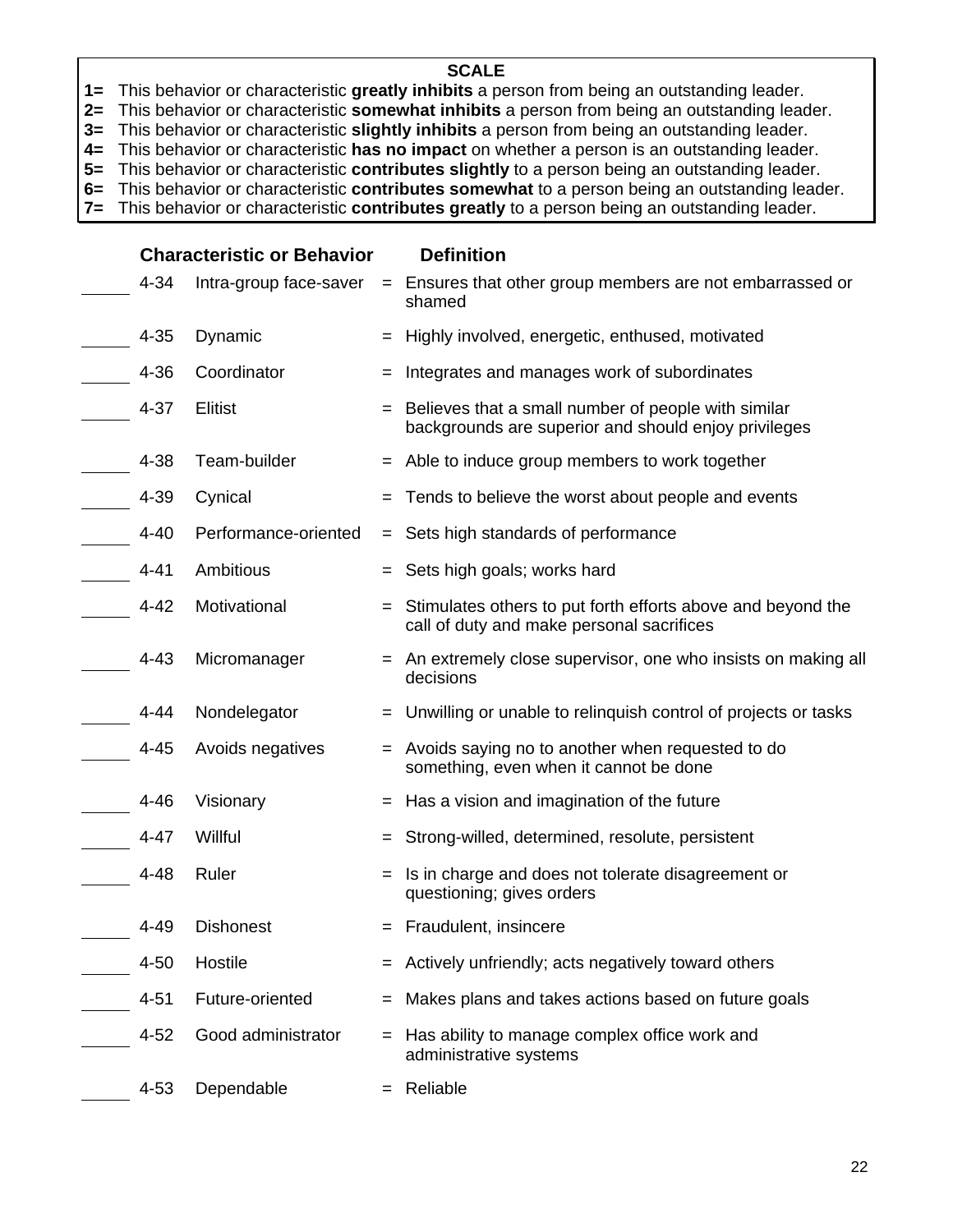**1=** This behavior or characteristic **greatly inhibits** a person from being an outstanding leader.

**2=** This behavior or characteristic **somewhat inhibits** a person from being an outstanding leader.

**3=** This behavior or characteristic **slightly inhibits** a person from being an outstanding leader.

**4=** This behavior or characteristic **has no impact** on whether a person is an outstanding leader.

**5=** This behavior or characteristic **contributes slightly** to a person being an outstanding leader.

**6=** This behavior or characteristic **contributes somewhat** to a person being an outstanding leader.

**7=** This behavior or characteristic **contributes greatly** to a person being an outstanding leader.

|      | <b>Characteristic or Behavior</b> | <b>Definition</b>                                   |
|------|-----------------------------------|-----------------------------------------------------|
| 4-54 | Dictatorial                       | $=$ Forces her/his values and opinions on others    |
|      | 4-55 Individualistic              | $=$ Behaves in a different manner than peers        |
|      | 4-56 Ritualistic                  | $=$ Uses a prescribed order to carry out procedures |

**This is the end of Section 4. Please continue on to Section 5.**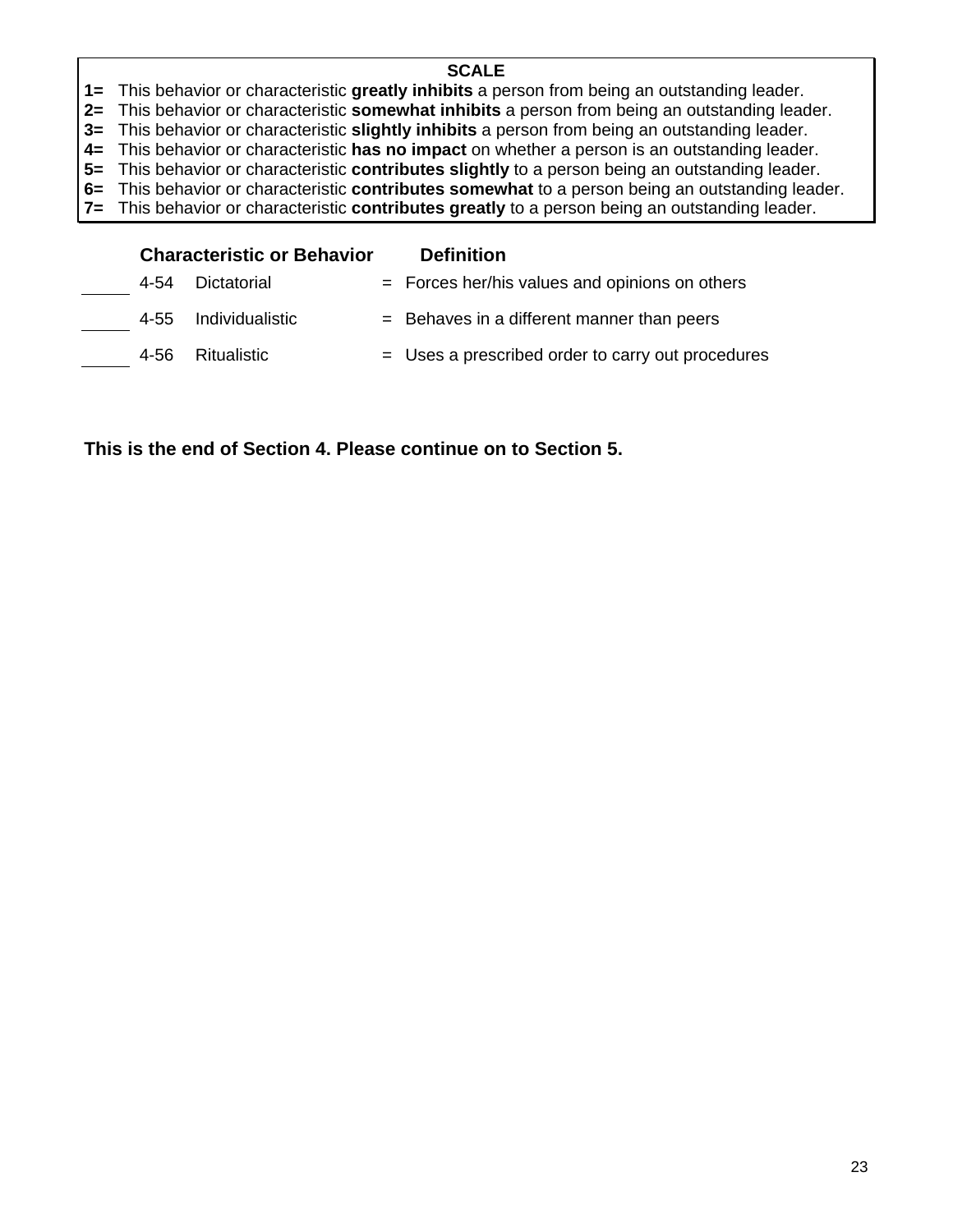## **Section 5 Demographic Questions**

Following are several questions about you, your background, and the place where you work. These questions are important because they help us to see if different types of people respond to the questions on this questionnaire in different ways. They are NOT used to identify any individual.

|          | <b>Questions about Your Personal Background</b>                                                                                |  |  |  |  |  |
|----------|--------------------------------------------------------------------------------------------------------------------------------|--|--|--|--|--|
|          | 5-1. How old are you? ______________ years                                                                                     |  |  |  |  |  |
|          | 5-2. What is your gender? (check one) □ Male □ Female                                                                          |  |  |  |  |  |
|          | 5-3. What is your country of citizenship/passport? _____________________________                                               |  |  |  |  |  |
| $5-4.$   |                                                                                                                                |  |  |  |  |  |
| $5-5.$   | How long have you lived in the country where you currently live? __________ years                                              |  |  |  |  |  |
| $5-6.$   | Besides your country of birth, how many other countries have you lived in for longer<br>than one year? _____________ countries |  |  |  |  |  |
| $5 - 7.$ |                                                                                                                                |  |  |  |  |  |
| 5-8.     | Do you have a religious affiliation? $\Box$ Yes $\Box$ No                                                                      |  |  |  |  |  |
| 5-9.     | If you answered yes to question 5-8, please indicate the name of the religion.                                                 |  |  |  |  |  |
|          | <b>Questions about Your Family Background</b>                                                                                  |  |  |  |  |  |

| 5-10. What country was your mother born in?                            |
|------------------------------------------------------------------------|
|                                                                        |
| 5-11. What country was your father born in?                            |
| 5-12. What language(s) were spoken in your home when you were a child? |
|                                                                        |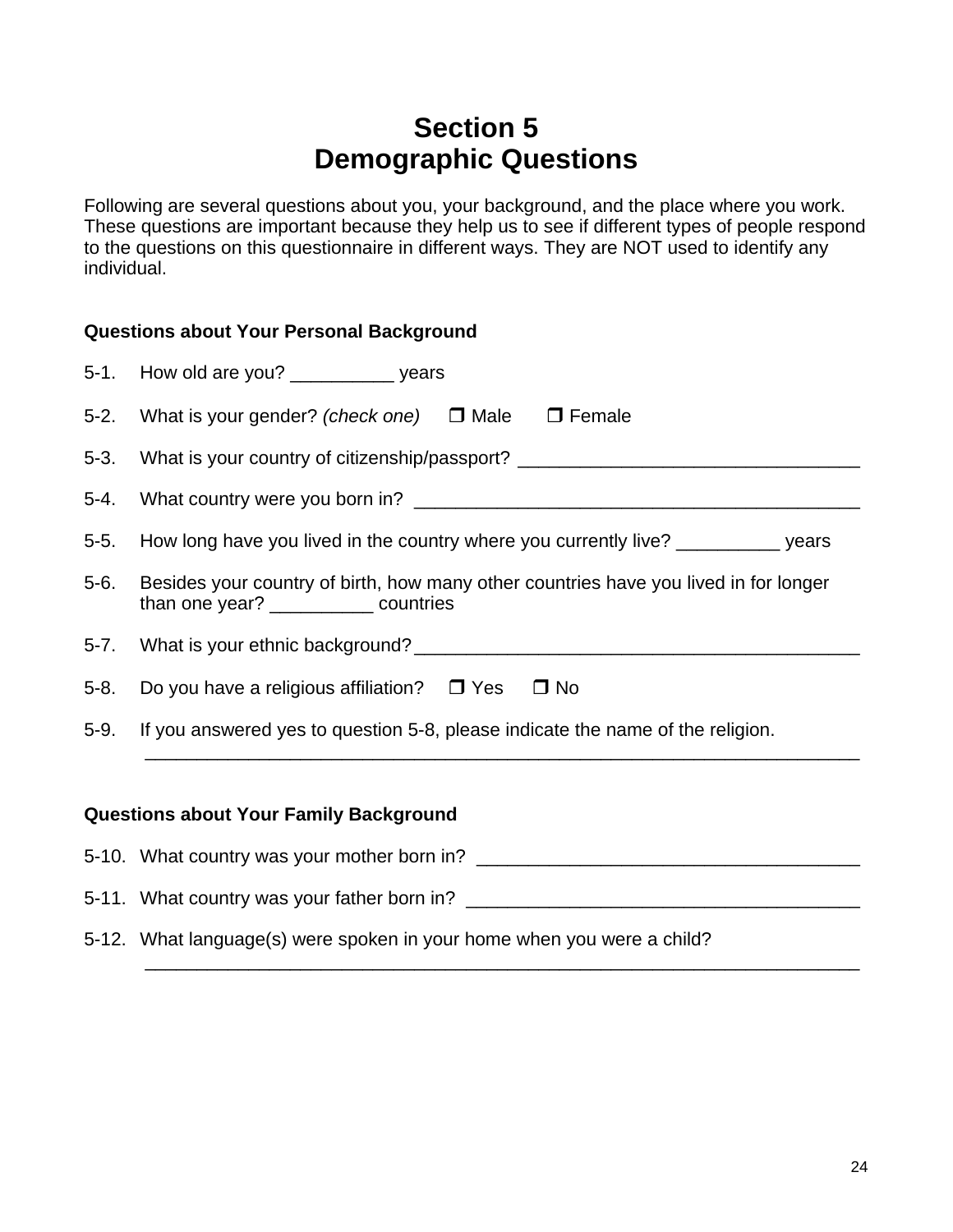#### **Questions about Your Work Background**

|                                                    | 5-13. How many years of full-time work experience have you had? ____________ years                  |  |
|----------------------------------------------------|-----------------------------------------------------------------------------------------------------|--|
|                                                    | 5-14. How many years have you been a manager? ____________ years                                    |  |
|                                                    | 5-15. How long have you worked for your current employer? _____ years and _____ months.             |  |
|                                                    | 5-16. Have you ever worked for a multinational corporation? $\Box$ Yes $\Box$ No                    |  |
|                                                    | 5-17. Do you belong to any professional associations or networks? □ Yes<br>$\Box$ No                |  |
|                                                    | 5-18. Do you participate in any industrial or trade association activities? $\Box$ Yes<br>$\Box$ No |  |
| <b>Questions about Your Educational Background</b> |                                                                                                     |  |

- 5-19. How many years of formal education do you have? \_\_\_\_\_\_\_\_\_\_ years
- 5-20. If you have an educational major or area of specialization, what is it? \_\_\_\_\_\_\_\_\_\_\_\_\_\_\_\_\_\_\_\_\_\_\_\_\_\_\_\_\_\_\_\_\_\_\_\_\_\_\_\_\_\_\_\_\_\_\_\_\_\_\_\_\_\_\_\_\_\_\_\_\_\_\_\_\_\_\_\_\_
- 5-21. Have you received any formal training in Western management practices?  $\Box$  Yes  $\Box$  No

#### **Questions about This Organization**

5-22. Please indicate the kind of work done primarily done by the unit you manage:

- \_\_\_\_\_\_\_\_\_\_ Administration
- **Engineering, manufacturing, or production**
- \_\_\_\_\_\_\_ Finance or accounting
- **\_\_\_\_\_\_\_** Human resource management or personnel management
- \_\_\_\_\_\_\_ Marketing
- \_\_\_\_\_\_\_ Planning
- \_\_\_\_\_\_\_ Purchasing
- **\_\_\_\_\_\_\_\_** Research and development
- \_\_\_\_\_\_\_ Sales
- \_\_\_\_\_\_\_ Support services (for example, plant and equipment maintenance) Other (please describe)\_\_\_\_\_\_\_\_\_\_\_\_\_\_\_\_\_\_\_\_\_\_\_\_\_\_\_\_\_\_\_\_\_\_\_\_\_\_\_\_\_\_ \_\_\_\_\_\_\_\_\_\_\_\_\_\_\_\_\_\_\_\_\_\_\_\_\_\_\_\_\_\_\_\_\_\_\_\_\_\_\_\_\_\_\_\_\_\_\_\_\_\_\_\_\_\_\_\_\_\_\_\_\_
- 5-23. How many people report directly to you in the chain of command? \_\_\_\_\_\_\_ people
- 5-24. How many people work in the subunit of the organization you manage? \_\_\_\_\_\_\_ people
- 5-25. How many organizational levels are there between you and the chief executive of your organization? \_\_\_\_\_\_\_\_ levels